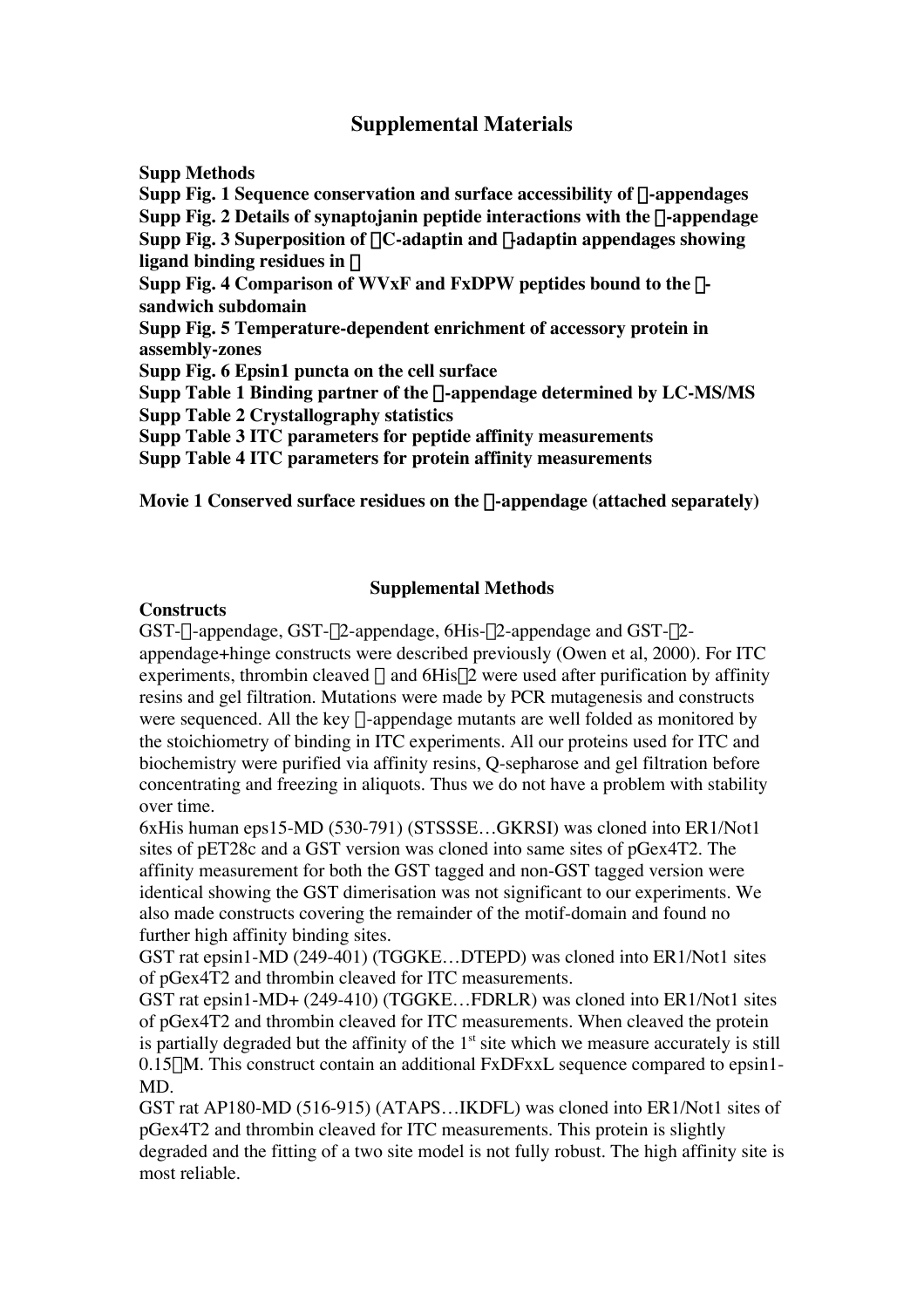GST rat Amph1 (1-390) (start… WTTSTD) was cloned into the ER1/Not1 sites of pGex4T1. Has DNF, DPF and WxxW adaptor binding sites and the N-terminal BAR domain which will dimerise the protein.

GST mouse Syj170-MD (1303-1567) (QVKI… to end) was cloned into the ER1/Not1 sites of pGex4T3. Has DPF, 3xNPF, FxDNF, WVxF and DNF motifs. A mutant of the first DPF to DPD was made by PCR mutagenesis.

#### **Crystallography and structure determination**

Co-crystals of  $\alpha$ -appendage and Syj-P3 were grown by hanging-drop vapour diffusion against a reservoir containing conditions centred around 1.2M Ammonium Sulphate, 3% isopropanol and 0.05M Sodium Citrate. Hanging drops were 2µl and contained  $222\mu$ M  $\alpha$ -adaptin appendage and  $277.5\mu$ M Syj-P3. Crystals were obtained after approximately 1 week of incubation at 18ºC. To obtain crystals containing both Syj-P3 and Syj P1,  $\alpha$ -appendage – Syj-P3 co-crystals were soaked in a solution of mother liquor containing Syi-P1.

Crystals were flash-frozen in liquid nitrogen using Paratone-N (Hampton Research) as a cryoprotectant and data were collected at 100K on a rotating-anode source and at ID 14.1 ( $\lambda = 0.98$ Å) at the European Synchrotron Radiation Facility. Crystals were monoclinic and belonged to spacegroup C2 (a = 146.6Å, b = 67.3Å, c = 39.7Å,  $\beta$  = 94.53°). Data tables and further information are found in Supp. Table 2. The validated coordinates and structure factors for the crystal structure containing Syj-P3 and Syj-P1 have been deposited with the protein data bank (PDB ids: 1w80 and r1w80sf).

#### **Isothermal Titration Calorimetry (ITC)**

Binding of peptides and proteins to appendage domains and was investigated by ITC (Wiseman et al, 1989) using a VP-ITC (MicroCal Inc., USA). This technique allows us to calculate *equilibrium* association or dissociation constants for interactions. These are distinct from association and dissociation *rate* constants measured by surface plasmon resonance. As we can accurately measure the concentrations of protein/peptides used we can get accurate values for the stoichiometry of interactions. Where proteins are not a single species due to degradation then the stoichiometry may be inaccurate but the affinity can still be measured if the concentration of the ligand in the syringe is accurate. All experiments were performed in 100mM HEPES, pH 7.4, 50mM NaCl, 2mM DTT at 10°C and protein concentrations were determined by absorbance at 280nm unless otherwise stated. The peptides or proteins were injected from a syringe in 40-50 steps up to a 3-5 fold molar excess over the cell concentration. The cell contained 1.36ml protein solution and typically the ligand was added in steps of 4-8ml every 3.5min. Concentrations were chosen so that the binding partners in the cell were at least 5 fold higher than the estimated dissociation constant, if possible. The ligands in the syringe were again at least 10 fold more concentrated. The heat of dilution of the ligand was subtracted from the data prior to fitting. Titration curves were fitted to the data using the ORIGIN program supplied by the manufacturer yielding the stoichiometry N, the binary equilibrium constant  $K_a (= K_d^{-1})$ and the enthalpy of binding. The entropy of binding  $\Delta S$  was calculated from the relationship  $\Delta G = RT \ln K$  and the Gibbs-Helmholtz equation. Peptides were purchased at > 95 % purity from the Institute of Biomolecular Sciences, University of Southampton, UK and weighed on an analytical balance and verified by measuring the OD280 or OD257. The resulting concentration errors are estimated to be  $< 10$  %.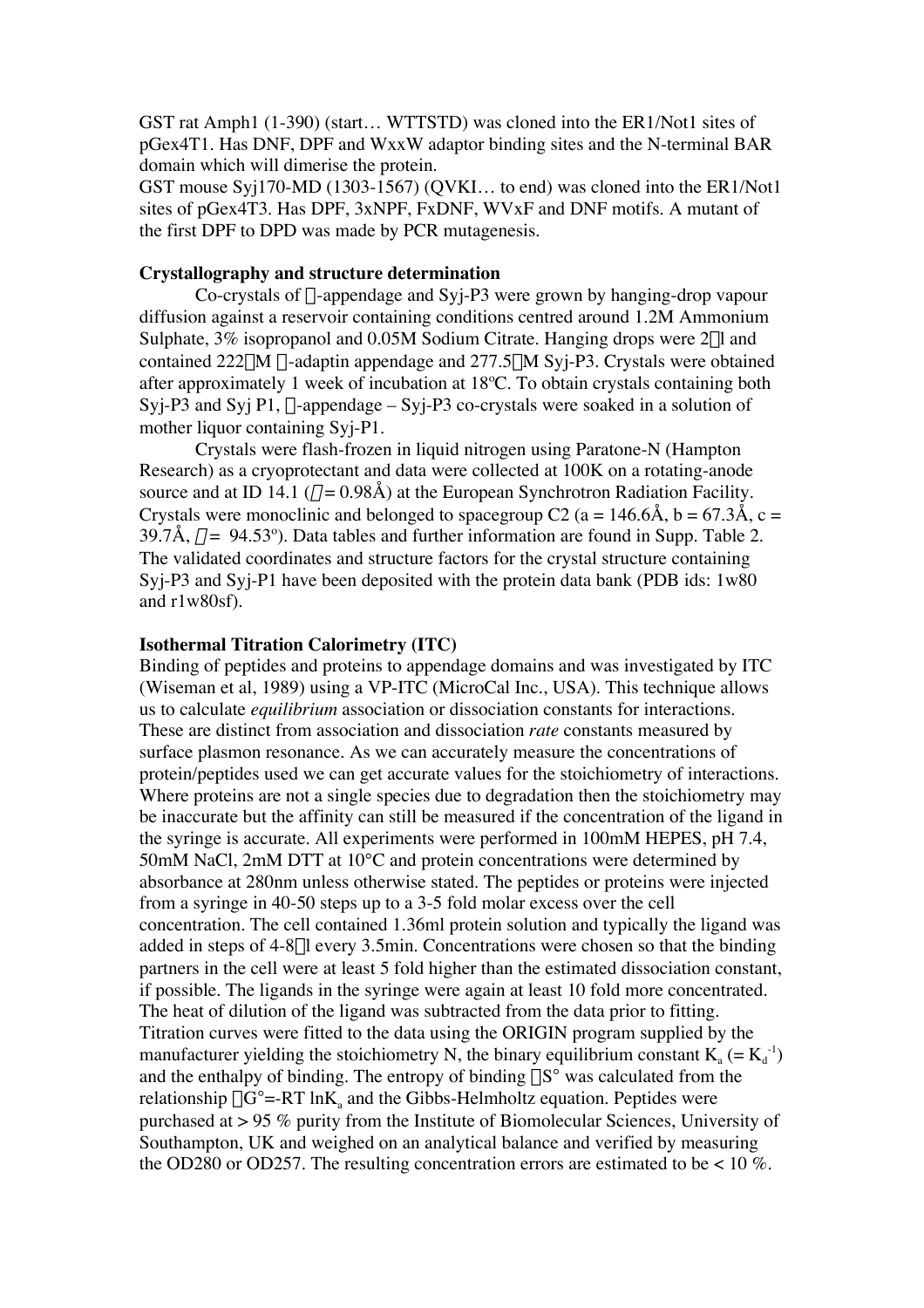Unless otherwise stated the values for the stoichiometry N were within this error region around  $N = 1$ .

### **Transferrin uptake and immunofluorescence**

Cos 7 cells were transfected using GeneJuice according to manufacturers instructions, plated onto polylysine coated coverslips 24 hours post transfection and assayed for transferrin uptake 48 hours post transfection. Cell were incubated in serum free medium for 1 hour and then incubated with  $25\mu\text{g/ml}$  biotinylated transferrin for 30min at the temperature indicated. Cells were then fixed using 4% paraformaldehyde, 0.03M sucrose in PBS for 30min. Fixative was preincubated at the experimental temperature.

Cells were permeabilized with 0.2% saponin, blocked with 10% goat serum, incubated in a range of primary antibodies as indicated below, and fluorochrome conjugated streptavidin followed by fluorochrome conjugated secondary antibodies, mounted and viewed using a BioRad Radiance confocal system.

AntiMyc polyclonal from Cell Signalling, AntiMyc monoclonal Sigma 9E10, AntiAP2 monoclonal from Transduction Laboratories, AntiClathrin monoclonal X22 a kind gift from Frances Brodsky, Anti eps15 polyclonal Ra15.

Owen DJ, Vallis Y, Pearse BM, McMahon HT and Evans PR (2000) The structure and function of the beta 2-adaptin appendage domain. *EMBO J* **19:** 4216-4227

Wiseman T, Williston S, Brandts JF and Lin LN (1989) Rapid measurement of binding constants and heats of binding using a new titration calorimeter. *Anal Biochem* **179:** 131-137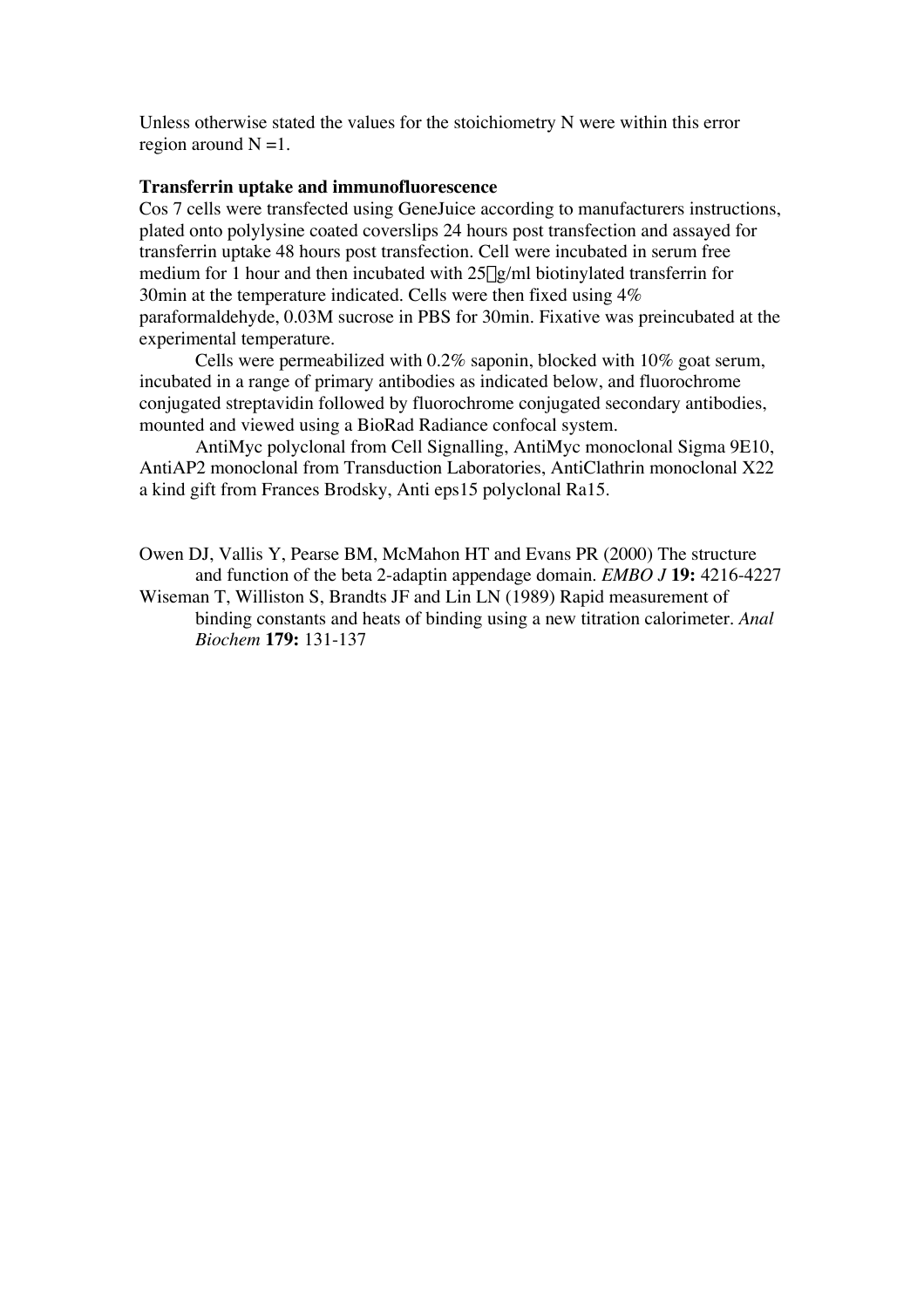

(A) Sequence alignments for various  $\alpha$ -adaptin appendages from Mouse to Arabidopsis. β-sheets (red bars) and α-helices (blue bars) from the structure of mouse αC-appendage are plotted and residues involved in binding the WxxF and FxDxF synaptojanin peptides are shaded. Below the alignments we show the degree of conservation (red chart) and the relative surface accessibility (blue chart). Accessibility was calculated for main chain (except  $C\alpha$ ), hydrophobic and hydrophilic side chain atoms. The maximum was selected and each data point was binned and normalised onto a 4-point scale 0 - 20, 20.1 - 40, 40.1 - 60, 60+. For sequence conservation the bin categories were 0 - 25, 25.1 - 50, 50.1 - 75, 75.1 - 100. These charts allow conserved surface and structural residues to be distinguished, a feature not readily apparent from simple alignments. Accessible surface area was calculated using the program naccess (Hubbard et al, 1991) (http://wolf.bms.umist.ac.uk/naccess/). Mapping of phylogenetic information onto the structure was carried out using the ConSurf (Glazer et al, 2003) webserver at: http://consurf.tau.ac.il . (B) Phylogenetic tree based on α-adaptin appendage domain sequences from the different genomes. The accession numbers for the proteins shown in A are in brackets.

Hubbard, S. J., Campbell, S. F., Thornton, J. M. (1991) Molecular recognition. Conformational analysis of limited proteolytic sites and serine proteinase protein inhibitors. J. Mol. Biol. *220*, 507-30. Glaser, F., Pupko, T., Paz, I., Bell, R. E., Bechor-Shental, D., Martz, E. and Ben-Tal, N. (2003) ConSurf: identification of functional regions in proteins by surface-mapping of phylogenetic information. Bioinformatics *19*, 163-164.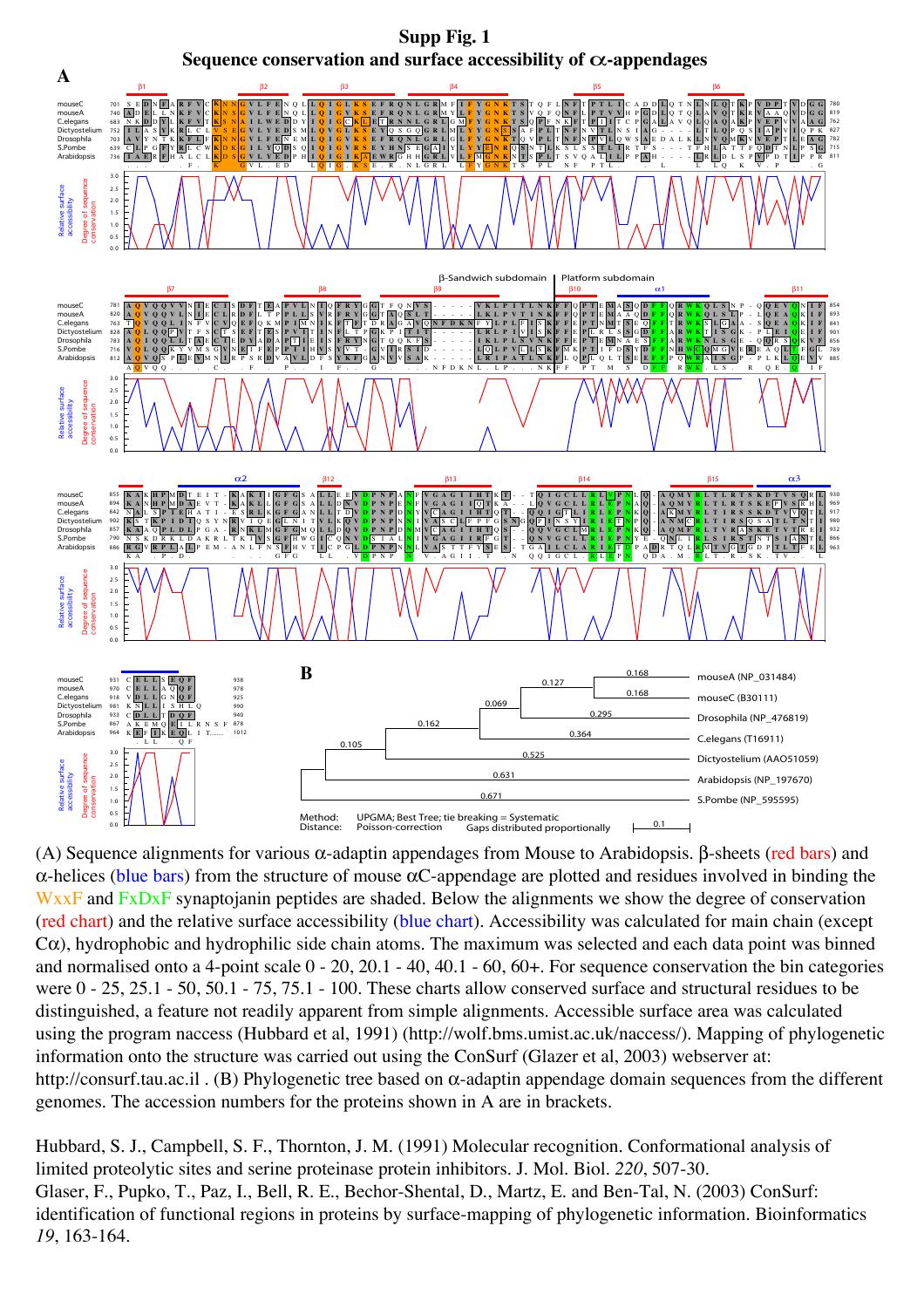## **Supp Fig. 2**

# **Details of synaptojanin peptide interactions with the** α−**appendage**

# **Syj-P3 peptide (sequence:** *NPKGWVTFEEEE***)**

Good density was seen from the Cα of K3 to E9. There are 2 shallow pockets on the β-sandwich subdomain. W5 from the peptide binds into the first pocket with a hydrogen bond being made from the nitrogen on the indole to the main chain carbonyl of G780, which may give specificity to the tryptophan interaction. G742, and methylene units on the side chains of N743, K744 and Q782 provide the core of the pocket. The second pocket is more hydrophobic and contains F8 from the peptide. Space for F8 is created by G725 lying immediately beneath it and the aromatic ring of the peptide interacts with that of F740 by T-shaped  $\pi$  stacking. If these glycines were a larger residue then space in the pocket would be severely restricted. Several asparagines and a lysine are in the vicinity of the acidic C-terminus of the peptide and may contribute to the strength of the interaction by opportunistic hydrogen bonding with the main and side-chains though the weaker density beyond E9 of the peptide make interpretation difficult. The main specificity determinants on the peptide are W, V and F where W is hydrogen bonded, F must be large and hydrophobic and the V position would preferably be a smalluncharged residue because of its close proximity to F740.

## **Syj-P1 peptide (sequence** *LDGFKDSFDLQG***)**

Good density was observed from D2 of the peptide to L10. The peptide is oriented by hydrogen bonding from the side chains of R905, E907 and R916 (and K841) and by a series of hydrophobic residues. The peptide F4 is in a strongly hydrophobic environment and W840 forms part of a network of hydrophobic interactions that includes the peptide F4 along with F837 and F836 from the appendage. All four are  $\pi$ -stacked at right angles to one another, thus the importance of the peptide phenylalanine in completion of the network and giving specificity and strength to the interaction. D6 is coordinated by R916 and is hydrogen-bonded to Q851 via a water molecule. S7 of the peptide is hydrogen-bonded to R905. K5 is exposed to the solvent and it would be predicted that several residues may be tolerated at this position; indeed this is E in amphiphysin. There are clear interactions with residues preceding the first phenylalanine which we tested using shorter and longer peptides.



Non canonical interactions were identified using the program NCI (Madan Babu, 2003) available on our webserver at: http://www.mrc-lmb.cam.ac.uk/genomes/nci/. Hydrogen bonds were identified using HBPLUS (McDonald and Thornton, 1994) available at: http://www.biochem.ucl.ac.uk/bsm/hbplus/ . The WxxF peptide binds like Velcro, where all the interactions along its surface contribute to the affinity of 0.7mM. The FxDxF peptide has 2 distinct interaction sites, one that consists of non-canonical interactions and the other of hydrogen-bonding.

CH..Pi interactions contribute 1 to 1.5kCal/mol; CH..OH interactions contribute 2.5 to 3kCal/mol Pi..Pi interactions contribute 3.5 to 4kCal/mol; H-bonds contribute on average 5 to 5.5kCal/mol

Madan Babu, M. (2003) NCI - a server to calculate non-canonical interactions in protein structures. Nucleic Acids Research, *31*, 3345-3348.

McDonald, I.K. and Thornton, J.M. (1994), Satisfying Hydrogen Bonding Potential in Proteins. J.M.B. *238*, 777-793.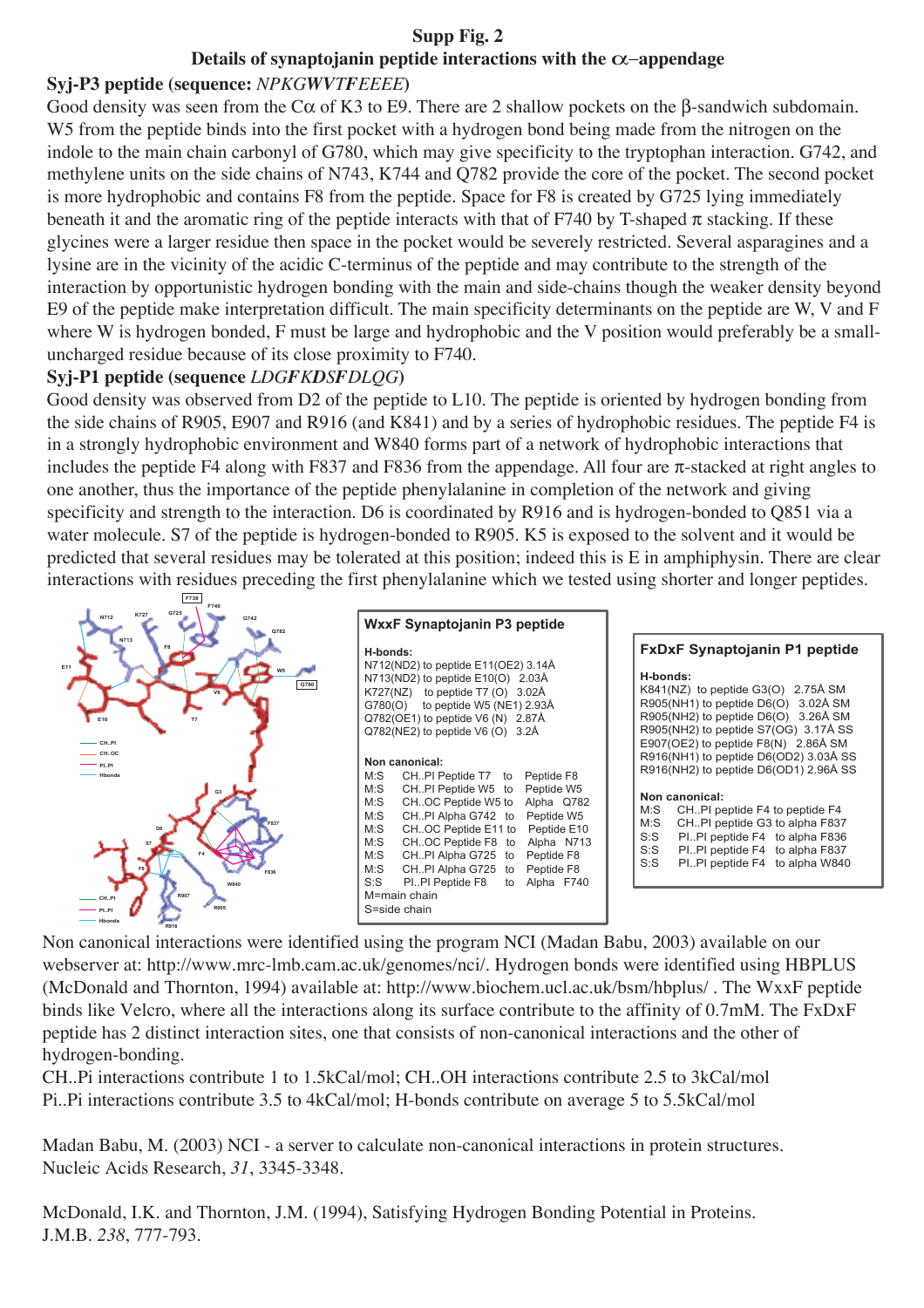**Supp Fig. 3 Superposition of** α**C-adaptin and** γ**-adaptin appendages showing ligand binding residues in** γ



The β-sandwich subdomains of  $\gamma$  and  $\alpha$  appendages are superimposed with an rms deviation on C $\alpha$ s of 1.7Å. The α-appendage is shown in gold and green and the γ-appendage in blue with the g-interaction surface to the fore (DFxDF peptides are displaced by the L762A mutant, Mills et al 2003. In B the WxxF peptide is bound to the opposite face of the  $\beta$ -sandwich subdomain of  $\alpha$ C and residues mutated to probe a possible interaction surface like that in the  $\gamma$ -appendage are indicated (C).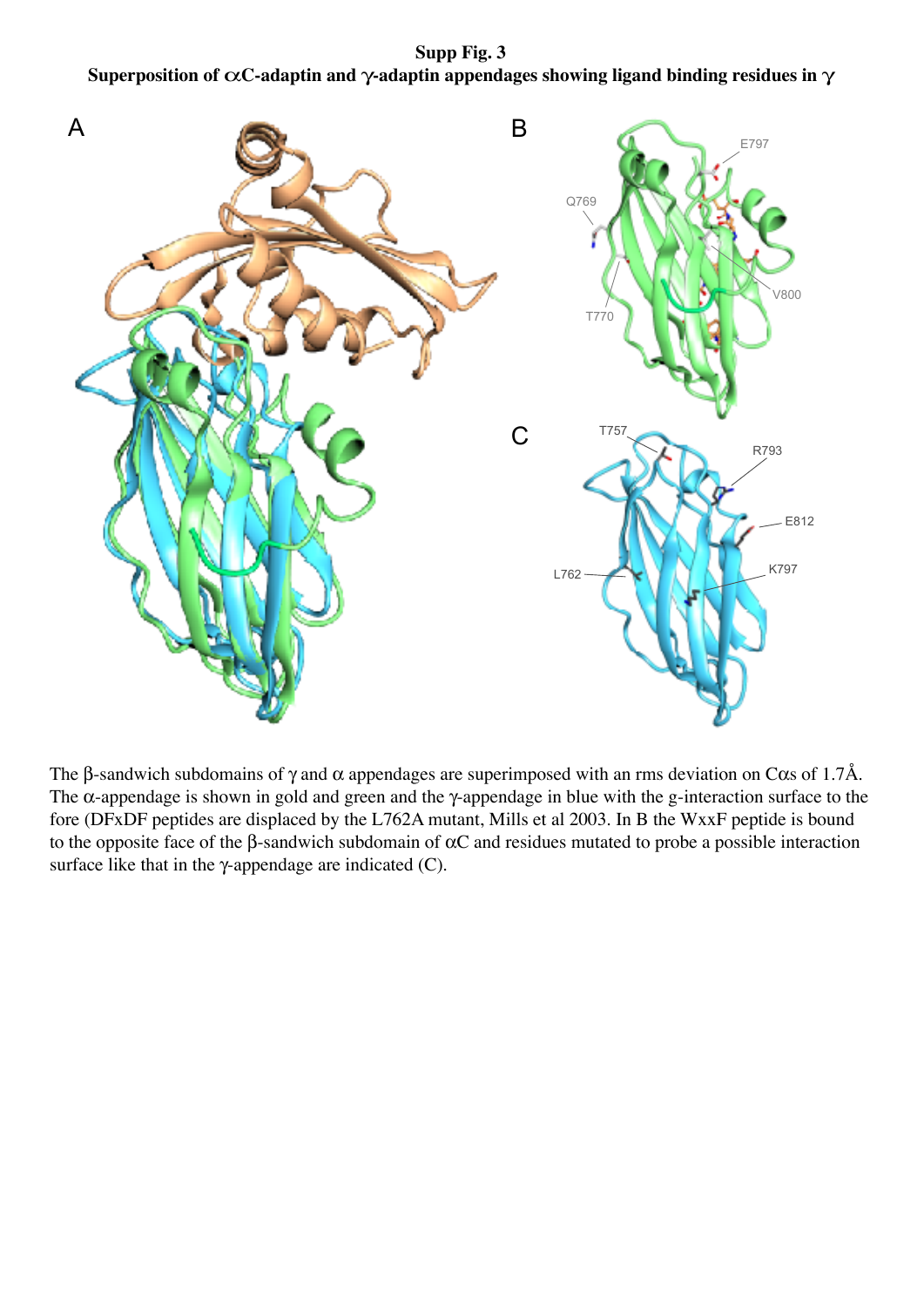Supp Fig. 4 Comparison of WVxF and FxDPW peptides bound to the β-sandwich subdomain





NH2 - N  $P$ K G  $W$   $V$  T  $F$  E E E E - COOH

NH<sub>2</sub> - F S  $D$  P W G G - COOH

A DPW peptide from epsin1 (FxDPW) was previously found to bind to the F740 pocket on the βsandwich subdomain (Brett et al., 2002). This peptide is found at right angles to the WxxF peptide and in our epsin motif-domain experiments and direct peptide affinity measurements it appears that this motif binds very weakly to a-appendage.

Brett, T. J., Traub, L. M., and Fremont, D. H. (2002). Accessory protein recruitment motifs in clathrinmediated endocytosis. Structure (Camb) 10, 797-809.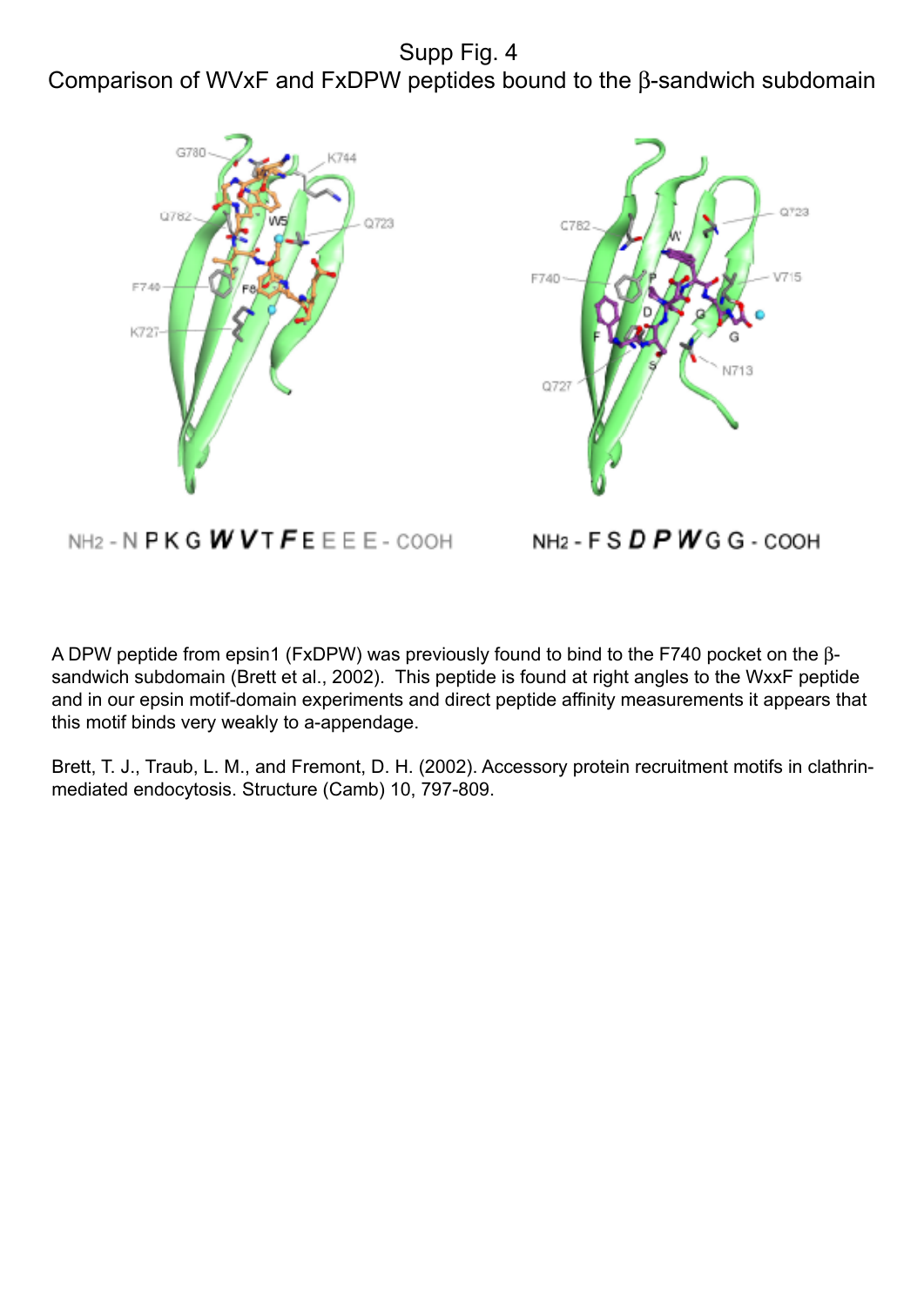**Supp Fig. 5 Temperature-dependent enrichment of accessory proteins in assembly-zones**



At 37<sup>o</sup>C there are many clathrin puncta and AP2 adaptor puncta on the cell surface which do not necessarily overlap and the overexpression of the adaptor binding domains (motif domains-MDs) of endocytic protein do not co-localise. In our last publication on epsin1 (Ford et al, 2001) we noted that overexpression of epsin1 full-length protein had either a cytoplasmic distribution or some cells developed large puncta. In the above figure we now show that this punctate distribution is due to a decrease in temperature below 18ºC. In the previous paper we did not realise it was due to the fixative being ice-cold and thus some of the cells developed puncta during fixation. These puncta initially are very small but with time they become larger. At all times they are reversible if the cells are warmed again. In the supplementary material of the previous paper we showed that these puncta co-localised with endogenous endocytic components such as eps15 and dynamin. The co-localisation with the motif domains of eps15 and epsin1 is not as striking but this is not surprising given the competition with full-length protein that often have multiple ways to localise to what we call: **assembly-zones**. These zones have been trapped by the low temperature in combination with epsin1 overexpression. This effect is not limited to overexpression of epsin1 (data not shown). Scale bar 20µm.

Ford, M. G., Mills, I. G., Peter, B. J., Vallis, Y., Praefcke, G. J., Evans, P. R., and McMahon, H. T. (2002). Curvature of clathrin-coated pits driven by epsin. Nature *419*, 361-366.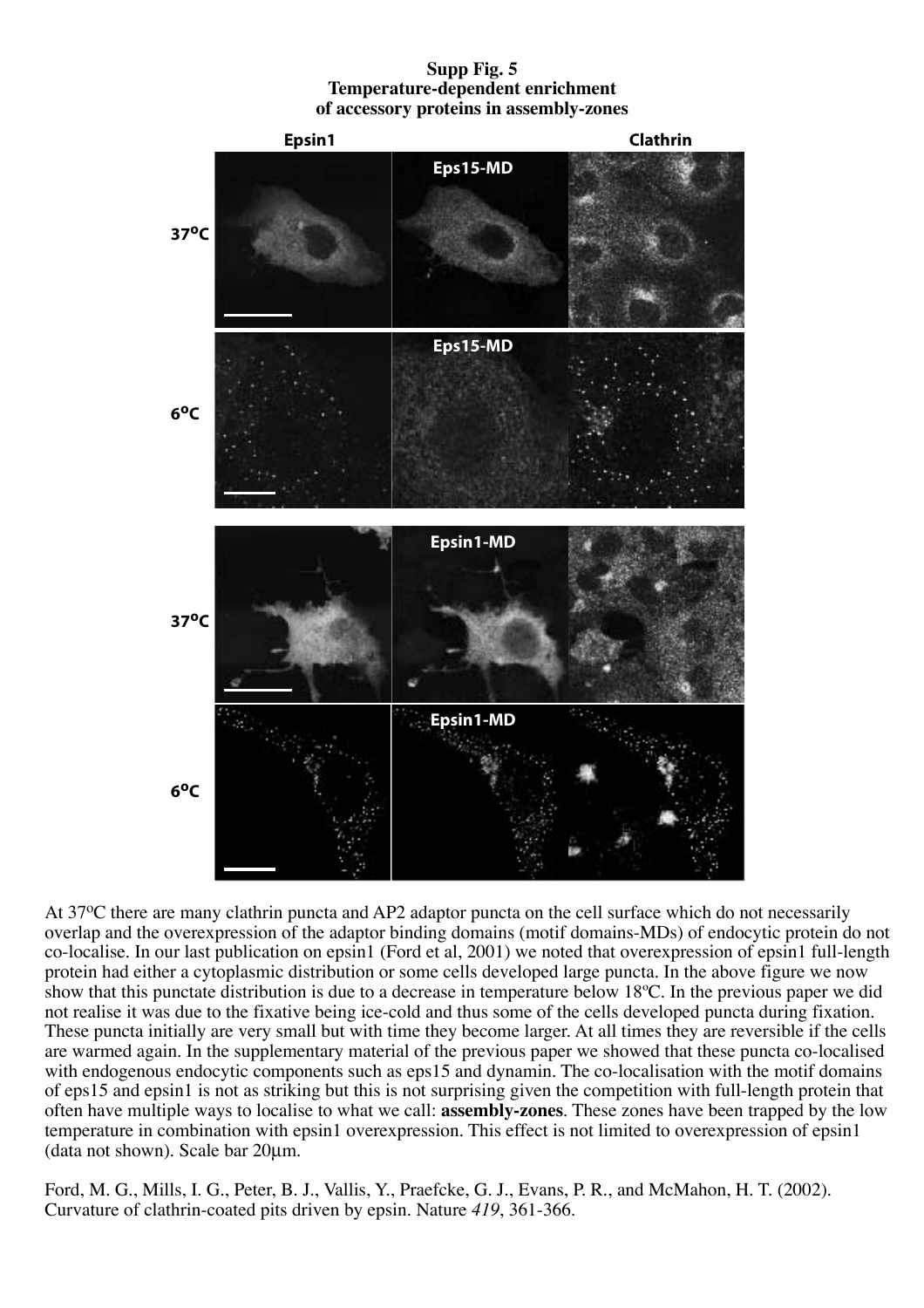**Supp Fig. 6 Epsin1 puncta on the cell surface**



Total internal reflection fluorescence (TIRF) microscopy image of epsin1 expression in COS 7 cells incubated at  $6^{\circ}$ C. With the settings used we know that the fluorescent spots are on the plasma membrane or within 50nm of the plasma membrane (the illumination field). Using a xz-series we also draw the same conclusion. We can also observe lateral diffusion of the spots and thus these spots are almost certainly plasma membrane associated. Scale bar 10µm.

(We thank Minnie Wu for assistance in capturing this image)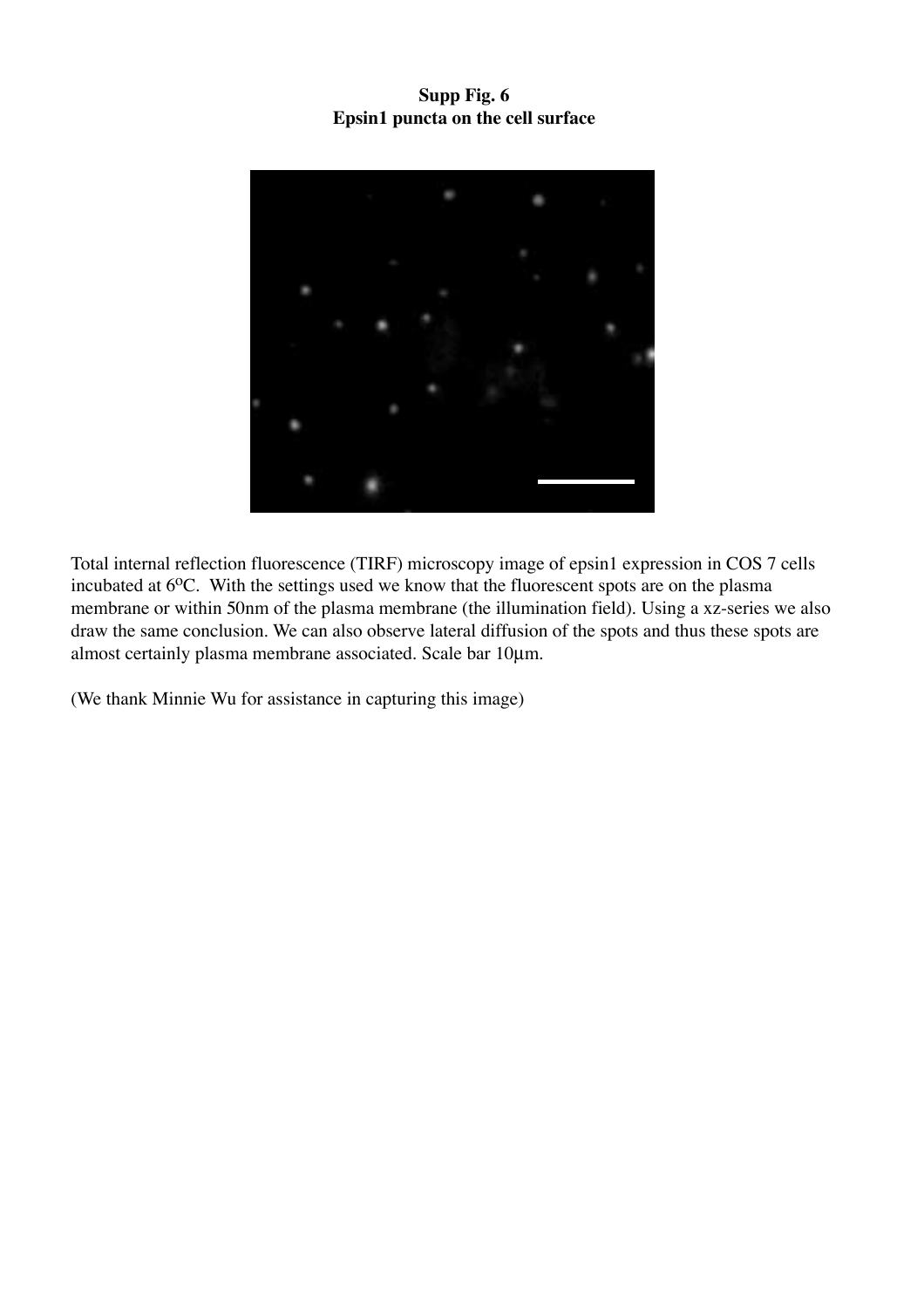## **Supp Table1.**

## **Binding partners of the** a**-appendage determined by liquid chromatography tandem mass spectrometry (LC-MS/MS).**

Using LC-MS/MS we can accurately determine the composition of bands that contain mixtures of proteins. We applied this to  $\alpha$ -appendage ligands, having washed the samples over a period of 10min. This means that the identification may not be exhaustive as low affinity ligands may easily be displaced. We have used a vast excess of  $\alpha$ -appendage over ligands to allow interactions to occur without significant competition. The Coomassie gel used for the analysis tabulated below is shown in the main paper as figure 1C.

| $\mathbf{r}$<br><b>Protein</b> | No. of       | $\mathcal{O}_{\mathcal{O}}$ |  | <b>Protein</b> | No. of         | $\mathcal{O}_{\mathcal{O}}$ |
|--------------------------------|--------------|-----------------------------|--|----------------|----------------|-----------------------------|
|                                | peptides     | coverage                    |  |                | peptides       | coverage of                 |
|                                |              | of protein                  |  |                |                | protein                     |
| MAP <sub>1</sub> A             | 85           | 31                          |  | MAP2B          | 25             | 15                          |
| Synaptojanin                   | 18           | 9                           |  | <b>RIP</b>     | 5              | 4                           |
| Intersectin                    | 24           | 21                          |  | AP180          | 39             | 27                          |
| Eps15                          | 11           | 13                          |  | AAK            | 14             | 26                          |
| Amphiphysin1                   | 57           | 49                          |  | Amphiphysin2   | 16             | 32                          |
| $\beta$ -adaptin               | 9            | 10                          |  | Dynamin1       | 78             | 58                          |
| Dynamin2                       | 11(specific) | 26(overall)                 |  | Dynamin3       | $3$ (specific) | 20(overall)                 |
| Epsin1                         | 9            | 13                          |  | Epsin2         | 22             | 26                          |
| Snx9                           | 5            | 12                          |  | Numb-like      | 6              | 9                           |
| <b>NSF</b>                     | 8            | 13                          |  | HSC70          | 10             | 17                          |
| HIV-1 Rev BP                   | 14           | 12                          |  | <b>NECAP</b>   | 6              | 21                          |

MAP1A, MAP2B, tubulin and 3-phosphoglycerate dehydrogenase were also sequenced from control gels. We know that the MAP1A and MAP2B interactions are not via the same surface as other ligands of the  $\alpha$ -appendage as a control mutant in the non-conserved region of the  $\alpha$ -appendage (V800D) which we make at a later stage in the paper prevents MAP interactions This mutant does not affect tubulin binding. All the remaining ligands are affected by mutants of conserved ligand-binding surfaces.

We consistently find no clathrin bound directly or indirectly to the  $\alpha$ appendage in these experiments, even after blotting with a clathrin antibody. This would imply that there is no binding site on clathrin for the  $\alpha$ -appendage and indirect interactions are too weak.

In figure 1C eps15, amphiphysin and AP180 are found at multiple positions in the gel and these reflect multiple splice forms of the proteins that can bind to the  $\alpha$ appendage.

Sorting nexin 9 (Snx9): Snx9 has an N-terminal SH3 domain that binds to dynamin, SOS, and a number of other proteins containing PxxP sequences (Lundmark and Carlsson, 2003; Schulze and Mann, 2004), a low complexity region that interacts with adaptor complexes and clathrin (Hirst et al., 2003; Lundmark and Carlsson, 2003; Miele et al., 2004), a PX domain that will target the protein to PtdIns(3)P and a C-terminal BAR domain that likely targets the protein to membrane subdomain of high curvature (Peter et al., 2004). The  $\alpha$ -appendage interaction in our experiments has been seen before (Lundmark and Carlsson, 2003) where the interaction was suggested to be bivalent. This is indeed likely the case as the PWxxW peptide in figure 4 does not give a sufficiently tight interaction with the  $\alpha$ -appendage to be the full story.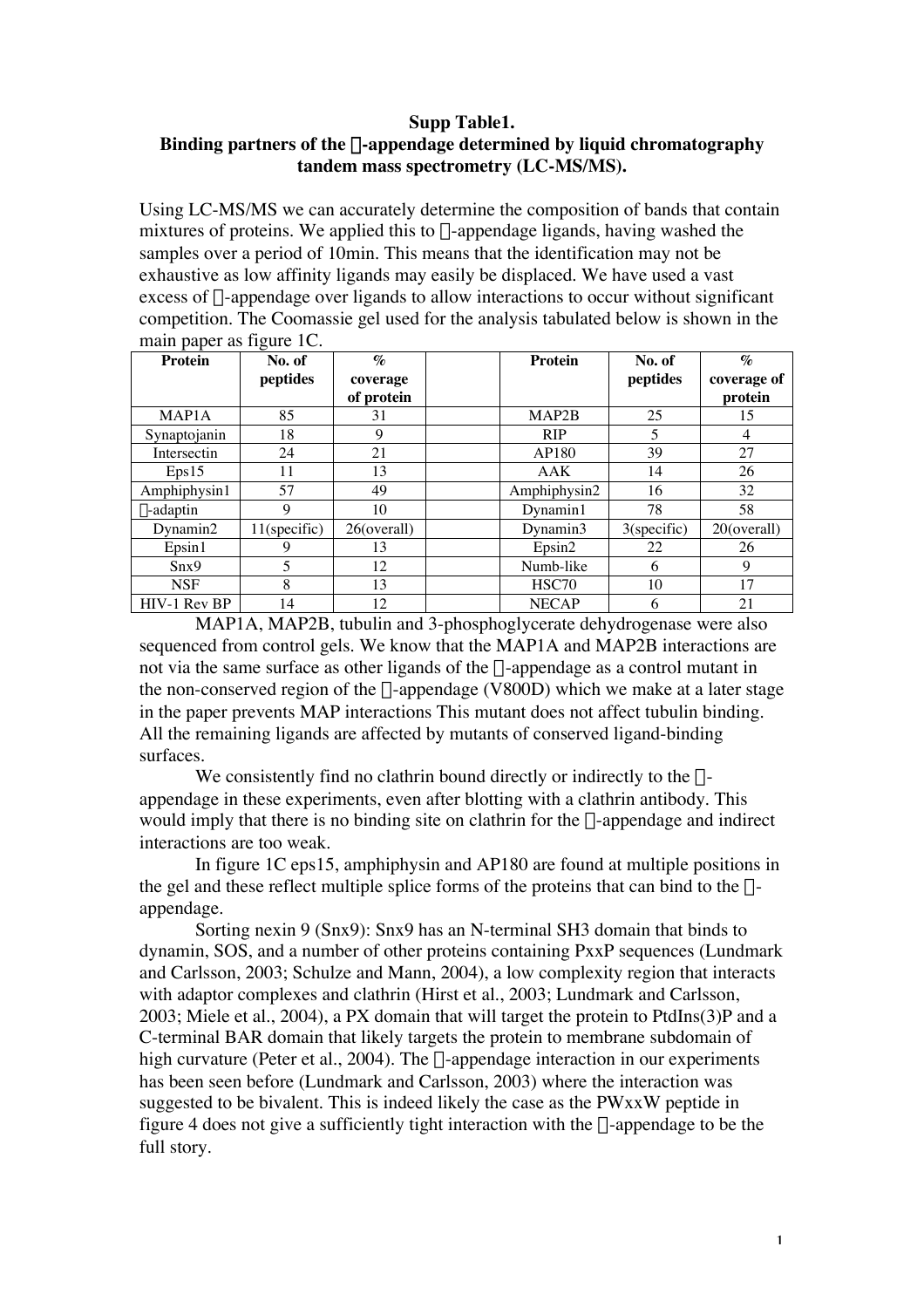Numb-like: Both numb and numb-like proteins bind to beta-amyloid precursor protein (APP) and Notch receptor cytosolic domain (Roncarati et al., 2002). These interactions are mediated by the PTB domains which are also membranes interaction domains. Given the additional interactions of numb with the  $\alpha$ -appendage (Santolini et al., 2000) and to clathrin these proteins may thus be important regulators of Notch receptor and APP localization/internalization and thus may be critical for the processing by intramembraneous proteases. The in vivo importance of the  $\alpha$ adaptin:numb interaction have been well demonstrated in Notch signally during asymmetric cell division in Drosophila (Berdnik et al., 2002). The interaction was shown to be via the  $\alpha$ -appendage domain and truncations in the platform subdomain and a deletion of 2 conserved buried residues between the 2 subdomains (V824+N825: see Supp Fig. 1A) abolished the interaction. This is consistent with our results that Numb binds to the  $\alpha$ -W840 binding pocket on the platform subdomain (Fig. 1D) and the presence of an FxxFxxL motif that interacts with the appendage (data not shown, but see Fig. 4 for the interaction site for this motif).

Epsin2: Both epsin1 and epsin2 are brain enriched, found in coated vesicles, and bind to AP2 adaptors (Rosenthal et al., 1999). The N-terminal domain (ENTH domain) binds to PtdIns $(4,5)P_2$  and this interaction induces the folding of an additional helix that inserts into the membrane resulting in an increase in membrane curvature (Ford et al., 2002). Epsin also promotes clathrin polymerisation and thus the membrane bending capability is stabilised by the clathrin lattice formation. Epsins are also critical in the recruitment of AP2 adaptors to the membrane (Ford et al., 2002) and have several ubiquitin interaction motifs, and thus it appears that epsins may be key regulator of CCV formation. The differences between epsins 1 and 2 are mostly in the sequence of the motif domain but clathrin, eps15 and AP2 adaptor motifs are all preserved. Thus it is likely that these 2 proteins may be functionally redundant if expressed in the same neuron.

Dynamins: It was initially surprising to us to find such an intense band of dynamin in an  $\alpha$ -appendage pull-down. With more intense washing of the  $\alpha$ appendage beads then most of the dynamin dissociates while still leaving the other major interaction partners. We have previously shown that this interaction is at least in part binding to the SH3 domains of amphiphysins 1 and 2 (Owen et al., 1999), however we also note in our current experiments with mutants of the  $\alpha$ -appendage that the interaction of amphiphysin does not precisely parallel the dynamin interaction and this would agree with an additional direct interaction between dynamin and the  $\alpha$ appendage as previously published (Wang et al., 1995). It is interesting that a DxF motif in the proline rich domain of dynamins 1, 2 and 3 is conserved. Thus dynamin interactions may be localised not only by amphiphysin but in addition by AP2 adaptors.

AAK: Casein kinase2 (CK2), GAK/auxilin2 and adaptor-associated kinase (AAK) are all CCV-associated kinases (Conner and Schmid, 2002; Korolchuk and Banting, 2002). In figure 1 we find that AAK is enriched by the  $\alpha$ -appendage but even more so by the clathrin terminal domain.

NSF: It is not clear to us why we have identified this protein but there is a single DxF motif in the N-terminus and in the same pull-down we also find a protein similar to y-SNAP associated factor 1, also call Rab11-interacting protein (see below).

Rab11-interacting protein: This protein is implicated in the sorting and trafficking of protein in the endosomal system. It has a WxDNF sequence and was detected as part of 2 separate bands but the number of peptides were low and thus it is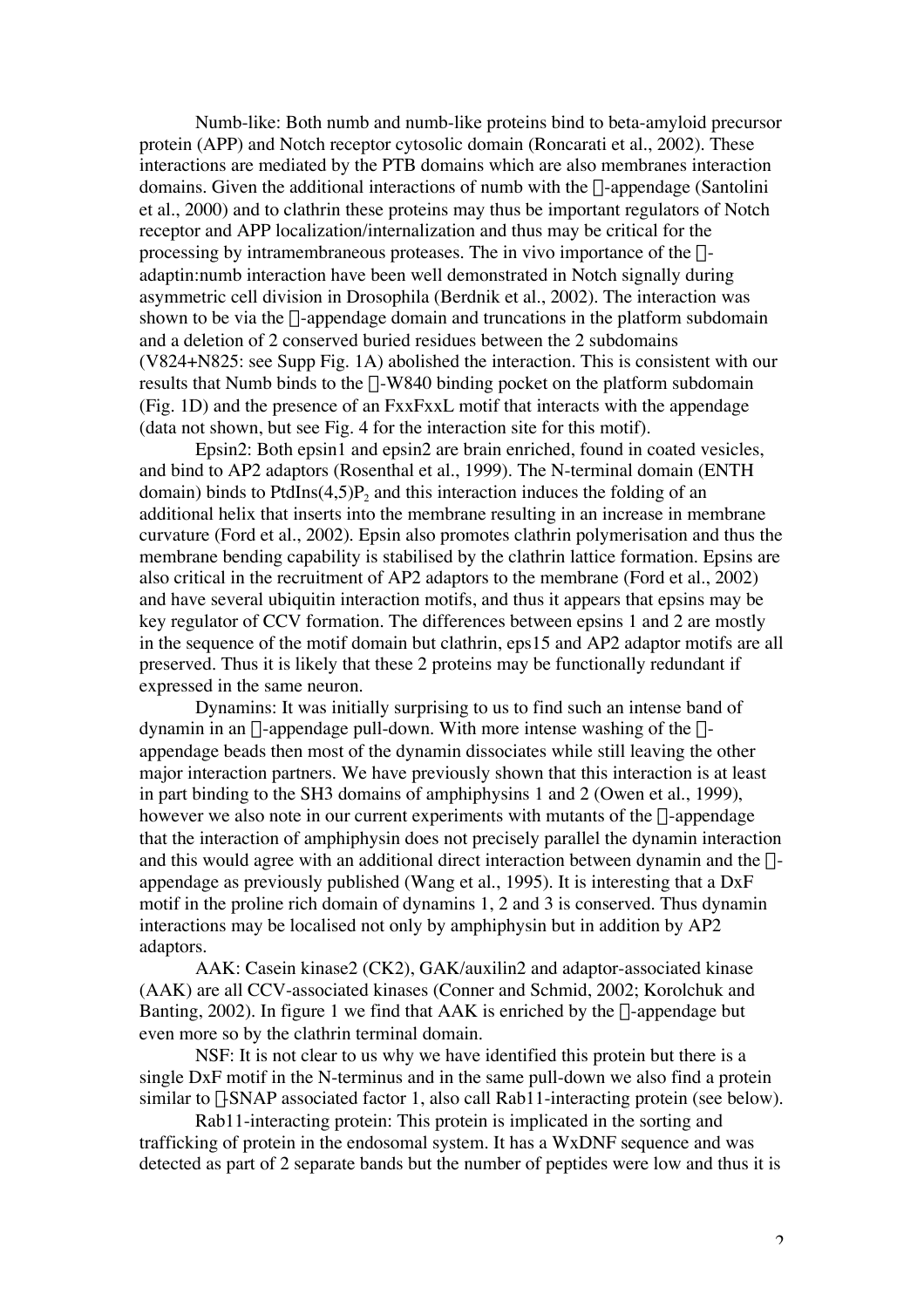not highly enriched and thus we cannot be certain of the importance of this  $\alpha$ interaction partner.

NECAP: NECAP (adaptin-ear-binding coat-associated protein) 1 and 2 have previously been shown to bind to the  $\alpha$ -appendage via a WVQF motif (Ritter et al., 2003). In this paper we identify the binding site for this motif on the  $\beta$ -sandwich subdomain of the  $\alpha$ -appendage. The function of this protein family is not known.

HIV-1 Rev binding/interacting protein (RIP): The Rev protein facilitates the nuclear export of viral RNA, by binding to the RNA via an RNA binding domain and to components of the export pathway via an effector domain (Fritz et al., 1995). The Rev binding protein has an ArfGAP domain and multiple FG repeats important for nucleocytoplasmic transport. It has  $2$  DxF motifs and multiple  $FxxFx\chi\emptyset$  motifs that may interact directly with AP2 adaptors. It also has multiple NPF motifs and has previously been isolated in a screen using the Eps15-homology (EH) domains of intersectin (Yamabhai et al., 1998), a protein that also interacts directly with the  $\alpha$ appendage. Our peptides only cover the predicted 60kDa form of this protein. The ability of HIV viruses to control clathrin-mediated endocytosis is implied and needs to be studied.

Berdnik, D., Torok, T., Gonzalez-Gaitan, M., and Knoblich, J. A. (2002). The endocytic protein alpha-Adaptin is required for numb-mediated asymmetric cell division in Drosophila. Dev Cell *3*, 221-231.

Conner, S. D., and Schmid, S. L. (2002). Identification of an adaptor-associated kinase, AAK1, as a regulator of clathrin-mediated endocytosis. J Cell Biol *156*, 921- 929.

Ford, M. G., Mills, I. G., Peter, B. J., Vallis, Y., Praefcke, G. J., Evans, P. R., and McMahon, H. T. (2002). Curvature of clathrin-coated pits driven by epsin. Nature *419*, 361-366.

Fritz, C. C., Zapp, M. L., and Green, M. R. (1995). A human nucleoporin-like protein that specifically interacts with HIV Rev. Nature *376*, 530-533.

Hirst, J., Motley, A., Harasaki, K., Peak Chew, S. Y., and Robinson, M. S. (2003). EpsinR: an ENTH domain-containing protein that interacts with AP-1. Mol Biol Cell *14*, 625-641.

Korolchuk, V. I., and Banting, G. (2002). CK2 and GAK/auxilin2 are major protein kinases in clathrin-coated vesicles. Traffic *3*, 428-439.

Lundmark, R., and Carlsson, S. R. (2003). Sorting nexin 9 participates in clathrinmediated endocytosis through interactions with the core components. J Biol Chem *278*, 46772-46781.

Miele, A. E., Watson, P. J., Evans, P. R., Traub, L. M., and Owen, D. J. (2004). Two distinct interaction motifs in amphiphysin bind two independent sites on the clathrin terminal domain beta-propeller. Nat Struct Mol Biol *11*, 242-248.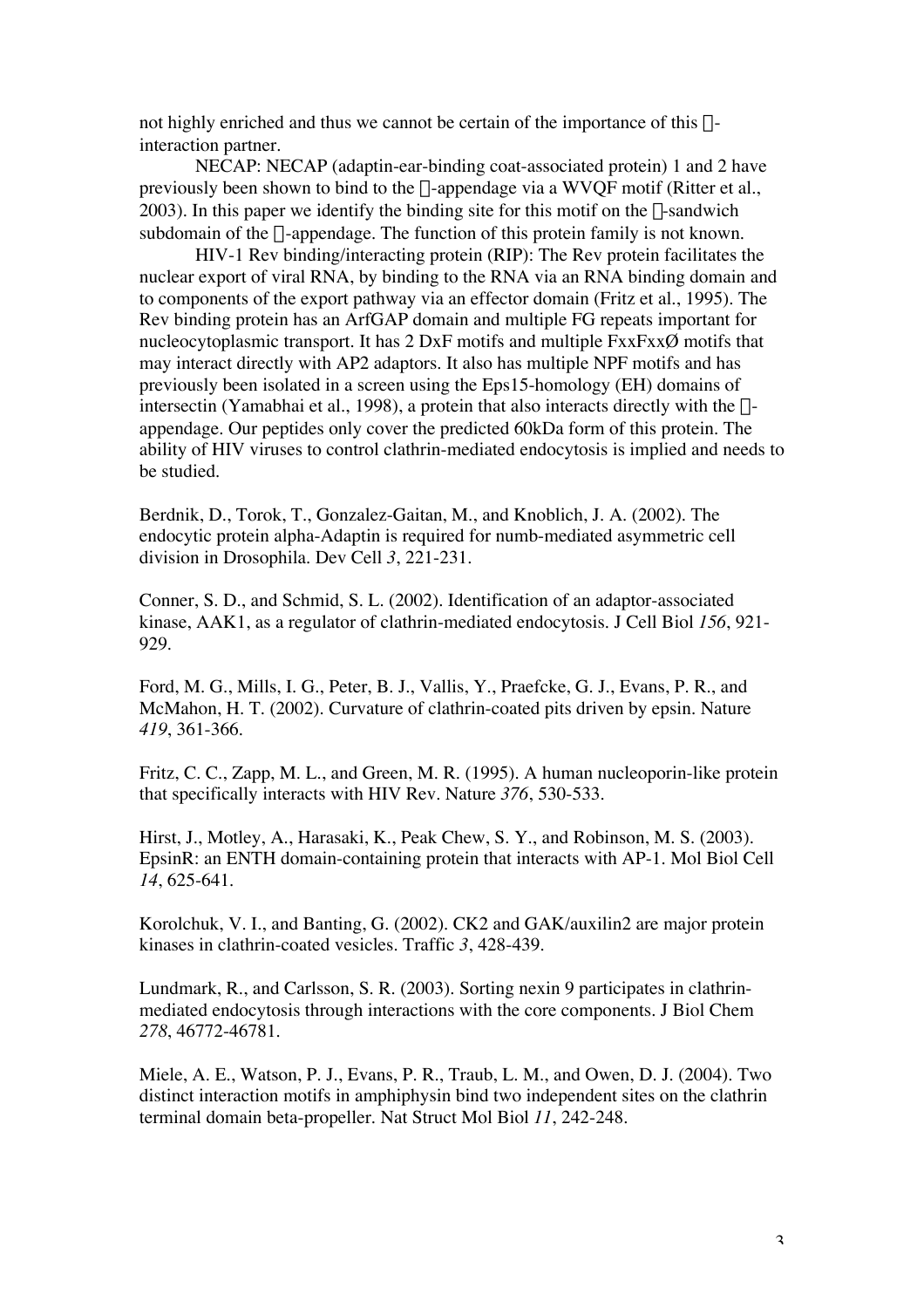Owen, D. J., Vallis, Y., Noble, M. E., Hunter, J. B., Dafforn, T. R., Evans, P. R., and McMahon, H. T. (1999). A structural explanation for the binding of multiple ligands by the alpha-adaptin appendage domain. Cell *97*, 805-815.

Peter, B. J., Kent, H. M., Mills, I. G., Vallis, Y., Butler, P. J., Evans, P. R., and McMahon, H. T. (2004). BAR domains as sensors of membrane curvature: the amphiphysin BAR structure. Science *303*, 495-499.

Ritter, B., Philie, J., Girard, M., Tung, E. C., Blondeau, F., and McPherson, P. S. (2003). Identification of a family of endocytic proteins that define a new alphaadaptin ear-binding motif. EMBO Rep *4*, 1089-1095.

Roncarati, R., Sestan, N., Scheinfeld, M. H., Berechid, B. E., Lopez, P. A., Meucci, O., McGlade, J. C., Rakic, P., and D'Adamio, L. (2002). The gamma-secretasegenerated intracellular domain of beta-amyloid precursor protein binds Numb and inhibits Notch signaling. Proc Natl Acad Sci U S A *99*, 7102-7107.

Rosenthal, J. A., Chen, H., Slepnev, V. I., Pellegrini, L., Salcini, A. E., Di Fiore, P. P., and De Camilli, P. (1999). The epsins define a family of proteins that interact with components of the clathrin coat and contain a new protein module. J Biol Chem *274*, 33959-33965.

Santolini, E., Puri, C., Salcini, A. E., Gagliani, M. C., Pelicci, P. G., Tacchetti, C., and Di Fiore, P. P. (2000). Numb is an endocytic protein. J Cell Biol *151*, 1345-1352.

Schulze, W. X., and Mann, M. (2004). A novel proteomic screen for peptide-protein interactions. J Biol Chem *279*, 10756-10764.

Wang, L. H., Sudhof, T. C., and Anderson, R. G. (1995). The appendage domain of alpha-adaptin is a high affinity binding site for dynamin. J Biol Chem *270*, 10079- 10083.

Yamabhai, M., Hoffman, N. G., Hardison, N. L., McPherson, P. S., Castagnoli, L., Cesareni, G., and Kay, B. K. (1998). Intersectin, a novel adaptor protein with two Eps15 homology and five Src homology 3 domains. J Biol Chem *273*, 31401-31407.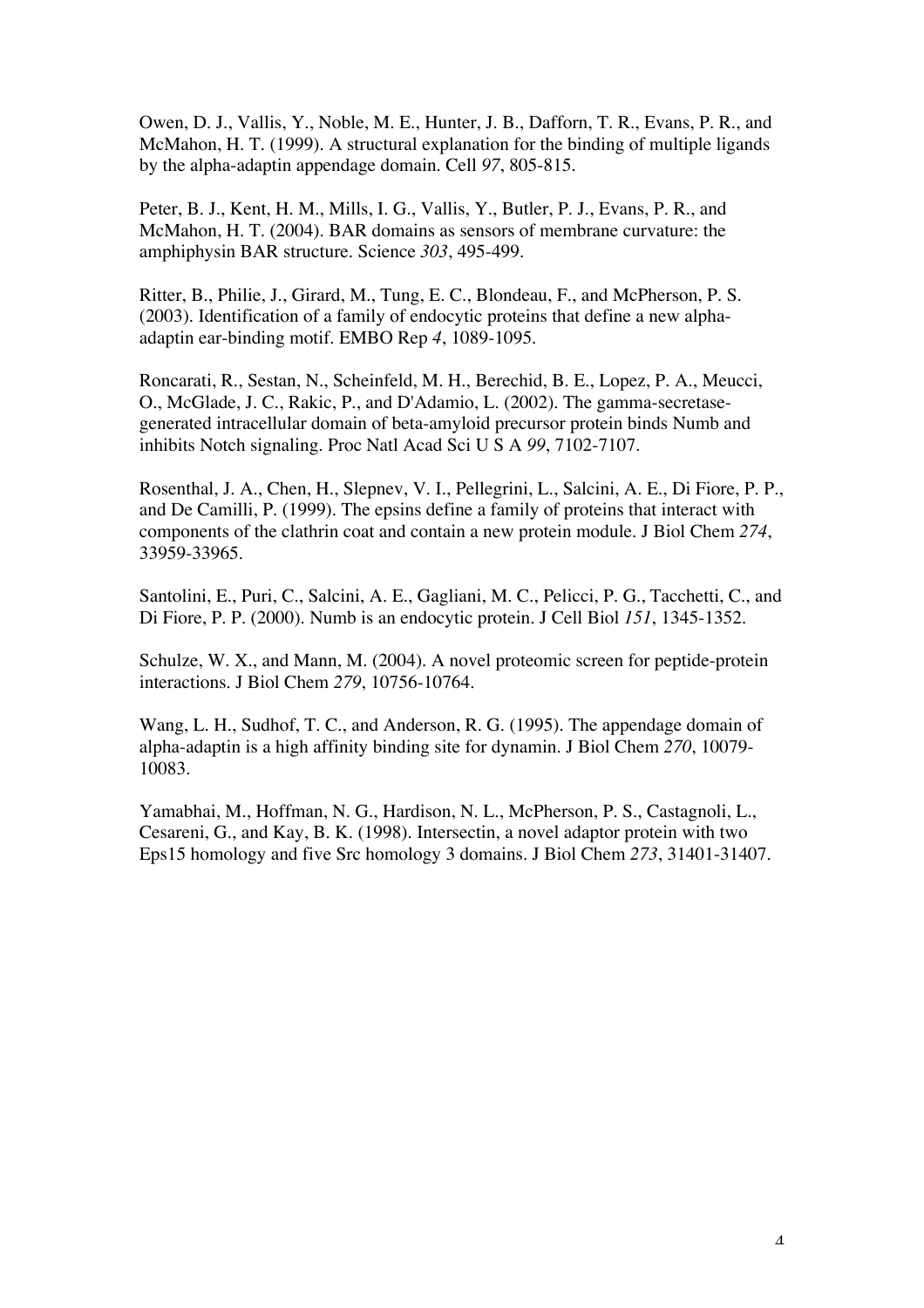| UT VStallOgraphic statistics                                      |                                           |  |  |  |  |  |
|-------------------------------------------------------------------|-------------------------------------------|--|--|--|--|--|
| Spacegroup                                                        | C2                                        |  |  |  |  |  |
| Resolution $(A)$                                                  | $39.53 - 1.90 (2.00 - 1.90)$              |  |  |  |  |  |
| Completeness $(\% )$                                              | 0.951(0.737)                              |  |  |  |  |  |
| Multiplicity                                                      | 3.4(2.1)                                  |  |  |  |  |  |
| Average Intensity (I)                                             | 5472 (366)                                |  |  |  |  |  |
| Sigma $($ o $)$                                                   | 805.2 (506.1)                             |  |  |  |  |  |
| Mean $I/\sigma$                                                   | 12.1(1.8)                                 |  |  |  |  |  |
| Wilson Plot B $(\AA^2)$                                           | 27.282                                    |  |  |  |  |  |
| Rmerge $(\%)$                                                     | 0.077(0.651)                              |  |  |  |  |  |
| Rmeas $(\%)^*$                                                    | 0.089(0.868)                              |  |  |  |  |  |
| $*D_{\text{meas}}$ is the multiplicity weighted $D_{\text{meas}}$ | $D$ neglectarizative proposalation $\lim$ |  |  |  |  |  |

#### **Supp Table 2 Crystallographic statistics**

\*Rmeas is the multiplicity-weighted Rmerge Brackets – high resolution bin Refinement statistics

| KUHIKIIKIN STAUSUUS                                      |              |
|----------------------------------------------------------|--------------|
| R factor $(\%)$                                          | 0.177        |
| $R_{\text{Free}}(\%)$                                    | 0.224        |
| $R_{\text{Free}}$ test set size $(\%)$                   | 0.051        |
| $\overline{\langle B \rangle}$ $\rm A^2$ (mean, overall) | 27.98        |
| $N_{\text{reflections}}\left(N_{\text{free}}\right)$     | 27464 (1467) |
| $N_{atoms}$ ( $N_{water}$ )                              | 2467 (297)   |
| $R_{\text{msd}}$ bond length (Å)                         | 0.03         |
| $R_{\text{msd}}$ bond angles ( $\text{o}$ )              | 2.2<br>n     |
|                                                          |              |

Data collection statistics for the intensities collected at ID 14.1 ( $\lambda = 0.98$ Å) at the European Synchrotron radiation Facility in Grenoble, France. Crystals were monoclinic and belonged to spacegroup C2 (a = 146.6Å, b = 67.3Å, c = 39.7Å,  $\beta$  = 94.53º). Synchrotron data were recorded using an ADSC charge-coupled device detector.

Reflections were integrated using MOSFLM (Leslie, 1992) and were scaled using SCALA from the CCP4 crystallographic suite (Collaborative Computational Project, 1994). Phases were determined using AmoRe (Navaza, 2001), using the previously published structure of the ligand-free  $\alpha$ -adaptin appendage (Owen et al., 1999) (PDB id: 1B9K) as a search model. The structure was completed using O (Jones et al., 1991) and refined using Refmac5 (Murshudov et al., 1997). The validated structure has been deposited with the Protein Data Bank (Berman et al., 2000) with the id XXX.

All structural diagrams were generated with Aesop (Martin Noble, unpublished) and the schematics of peptide interactions were generated using the LigPlot output as a starting point (Wallace et al., 1995).

Berman, H. M., Westbrook, J., Feng, Z., Gilliland, G., Bhat, T. N., Weissig, H., Shindyalov, I. N., and Bourne, P. E. (2000). The Protein Data Bank. Nucleic Acids Res. *28*, 235-242.

Collaborative Computational Project, N. (1994). The CCP4 suite: programs for protein crystallography. Acta Cryst. *D50*, 760-763.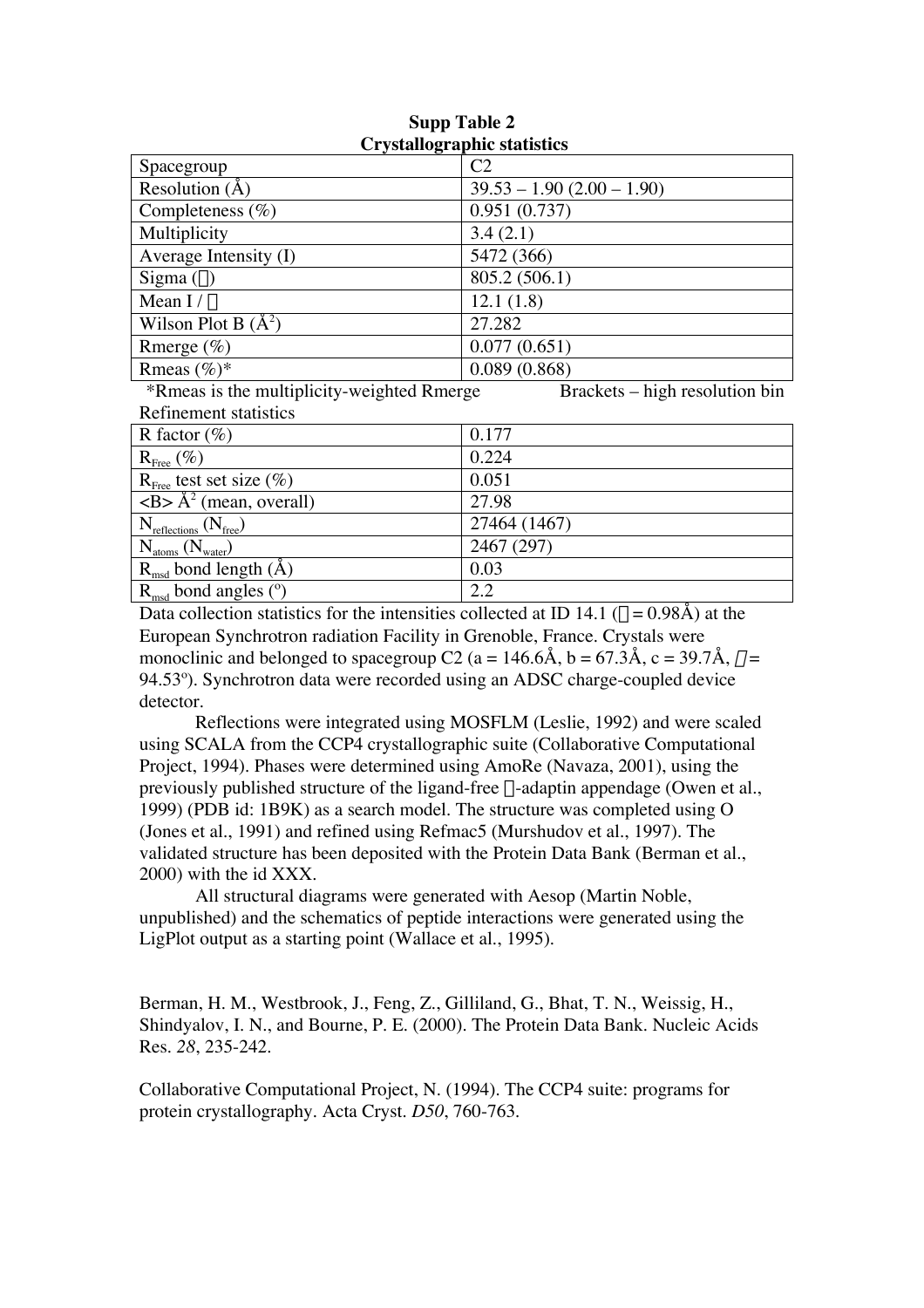Jones, T. A., Zou, J. Y., Cowan, S. W., and Kjeldgaard, M. (1991). Improved methods for building protein models in electron density maps and the location of errors in these models. Acta Cryst. *A47*, 110-119.

Leslie, A. G. W. (1992). Recent changes to the MOSFLM package for processing film and image plate data. In Joint CCP4 and ESF-EACMB Newsletter on Protein Crystallography No. 26 (SERC, Daresbury Laboratory, Warrington, UK).

Murshudov, G. N., Vagin, A. A., and Dodson, E. J. (1997). Refinement of Macromolecular Structures by the Maximum-Likelihood Method. Acta Cryst. *D53*, 240-255.

Navaza, J. (2001). Implementation of molecular replacement in AMoRe. Acta Cryst. *D57*, 1367-1372.

Owen, D. J., Vallis, Y., Noble, M. E., Hunter, J. B., Dafforn, T. R., Evans, P. R., and McMahon, H. T. (1999). A structural explanation for the binding of multiple ligands by the alpha-adaptin appendage domain. Cell *97*, 805-815.

Wallace, A. C., Laskowski, R. A., and Thornton, J. M. (1995). LIGPLOT: a program to generate schematic diagrams of protein-ligand interactions. Protein Eng. *8*, 127- 134.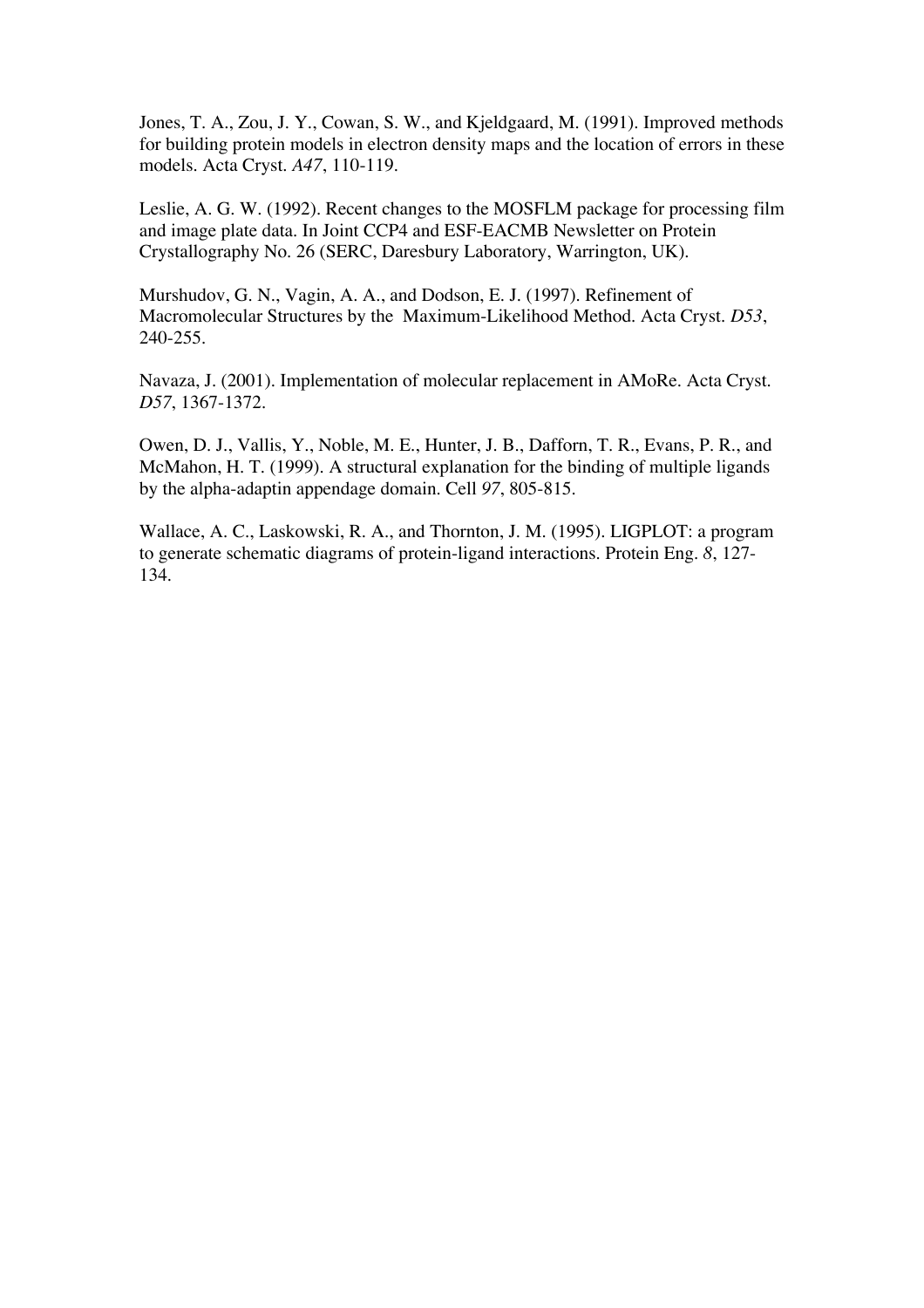|                             |                      | Peptide binding to $\alpha$ -adaptin wild-type appendage |                                                      |                       |                   |                   |  |  |
|-----------------------------|----------------------|----------------------------------------------------------|------------------------------------------------------|-----------------------|-------------------|-------------------|--|--|
| Peptide                     | Sequence             | $K_d(\mu M)$                                             | [Peptide/                                            | $K_{a}(M^{-1})$       | $\Delta H$ (kcal  | $T\Delta S$ (kcal |  |  |
|                             |                      |                                                          | appendage]                                           |                       | $mol-1$           | $mol-1$           |  |  |
| $Syj-P1$                    | <b>LDGFKDSFDLQG</b>  | $28.6 \pm$                                               | $0.9(2 \text{ obs.})$                                | $3.65e4 \pm$          | $-14.3 \pm$       | $-8.4 \pm 0.8$    |  |  |
|                             |                      | 3.8                                                      |                                                      | 5.7e3                 | 0.6               |                   |  |  |
| $Syj-P2$                    | LDGFEDNFDLQG         | 4.5                                                      | $1.3 \pm 0.2$                                        | $2.23e4 \pm$          | -11.9 $\pm$       | $-5.0 \pm 0.4$    |  |  |
|                             | <b>FEDNFVP</b>       | $(2 \text{ obs.})$<br>$20.9 +$                           | $1.2 \pm 0.1$                                        | 1.7e2<br>4.83e4 $\pm$ | 0.3<br>$-6.9 \pm$ | $-0.9 \pm 0.1$    |  |  |
| Amph-P1                     |                      | 2.2                                                      |                                                      | 5.1e3                 | 0.2               |                   |  |  |
| Amph-P1mut                  | <b>FERNFVP</b>       | No binding                                               |                                                      |                       |                   |                   |  |  |
| $Amph-P2$                   | <b>INFFEDNFVPEI</b>  | $2.5 \pm 0.3$                                            | $1.1 \pm 0.1$                                        | $3.98e5 \pm$          | $-9.9 \pm 0.9$    | $-2.5 \pm 0.8$    |  |  |
|                             |                      |                                                          |                                                      | 4.7e3                 |                   |                   |  |  |
| Amph-P3                     | <b>ASLLDLDFEPLPP</b> | $179.0 \pm$                                              | $2.0(2 \text{ obs.})$                                | $5.85e3 \pm$          | -11.7 $\pm$       | $-6.9 \pm 0.5$    |  |  |
|                             | VASPVKAPTTSG         | 38                                                       |                                                      | 1.2e <sub>3</sub>     | 0.3               |                   |  |  |
|                             | <b>QSIPWDLWE</b>     |                                                          |                                                      |                       |                   |                   |  |  |
| Epsin1-P                    | APAFSDPWGGSP         | 200.0                                                    | 1.2                                                  | 5.0e3                 | $-10.0$           | $-5.2$            |  |  |
| $Syj-P3$                    | <b>NPKGWVTFEEEE</b>  | $0.72 \pm$                                               | $0.8 \pm 0.1$                                        | $1.43e6 \pm$          | $-15.6 \pm$       | $-7.6 \pm 0.3$    |  |  |
|                             |                      | 0.1                                                      |                                                      | 3.0e5                 | 0.4               |                   |  |  |
| NECAP-P1                    | QAPQPSNWVQF          | $7.5 \pm$                                                | $0.9(2 \text{ obs.})$                                | $1.34e5 \pm$          | $-15.2 \pm$       | $-8.6 \pm 0.3$    |  |  |
|                             |                      | 0.5                                                      |                                                      | 7.6e3                 | 0.3               |                   |  |  |
| $Snx9-P1$                   | <b>GNDPWSAWSASK</b>  | 161                                                      | 1.1                                                  | 6.20e3                | $-11.0$           | $-6.1$            |  |  |
|                             |                      |                                                          |                                                      |                       |                   |                   |  |  |
|                             |                      |                                                          |                                                      |                       |                   |                   |  |  |
| EpsinR-P3<br>(Mills et al.) | <b>SADLFGGFADFG</b>  | $73.5 \pm$<br>14.5                                       | $1.1(2 \text{ obs.})$                                | 1.41e4 $\pm$<br>2.8e3 | $-7.7 \pm 0.4$    | $-2.3 \pm 0.5$    |  |  |
| Eps15-P1                    | SFGDGFADFSTL         | $127.0 \pm$                                              | $0.9 \pm 0.1$                                        | $8.03e3 \pm$          | $-9.7 \pm 3.0$    | $-5.2 \pm 3.1$    |  |  |
|                             |                      | 24                                                       |                                                      | 1.4e3                 |                   |                   |  |  |
| Eps15-P2                    | SFGGGFADFSTL         | 119                                                      | 0.6                                                  | 8.4e3                 | $-14.0$           | $-8.8$            |  |  |
| Numb-P1                     | <b>RQGSFRGFPALS</b>  | $206.5 \pm$                                              | $1.1 \pm 0.6$                                        | $7.00e3 \pm$          | -0.68 $\pm$       | $4.3 \pm 0.04$    |  |  |
|                             |                      | 64                                                       |                                                      | 2.4e3                 | 0.1               |                   |  |  |
| Intersectin2-               | <b>EVWVRFDLQLFE</b>  | 11.0                                                     | 2.8                                                  | 9.14e4                | $-20.2$           | $-13.8$           |  |  |
| P <sub>1</sub>              |                      |                                                          | (inaccurate<br>due to limited                        |                       |                   |                   |  |  |
|                             |                      |                                                          | solubility of                                        |                       |                   |                   |  |  |
|                             |                      |                                                          | peptide)                                             |                       |                   |                   |  |  |
|                             |                      |                                                          |                                                      |                       |                   |                   |  |  |
|                             |                      |                                                          | Peptide binding to $\alpha$ -adaptin F740D appendage |                       |                   |                   |  |  |
| Amph-P2                     |                      | $2.5 \pm 0.1$                                            | $1.2 \pm 0.1$                                        | $3.98e5 \pm$          | $-9.7 \pm$        | $-2.4 \pm 0.05$   |  |  |
|                             |                      |                                                          |                                                      | 12.1e4                | 0.04              |                   |  |  |
| Amph-P3                     |                      | 207                                                      | 0.4                                                  | 4.83e3                | $-14.1$           | $-9.4$            |  |  |
| $Syi-P3$                    |                      | 167                                                      | 1.7                                                  | 5.99e3                | $-1.3$            | 3.6               |  |  |
| $S_{yi}$ -P4                |                      | 123                                                      | 0.9                                                  | 8.1e3                 | $-2.9$            | 2.2               |  |  |
| $Eps15-P1$<br>$Eps15-P2$    |                      | 85<br>107                                                | 1.1<br>0.8                                           | 1.18e4<br>9.4e3       | $-11.1$<br>$-8.9$ | $-5.8$<br>$-3.8$  |  |  |
|                             |                      |                                                          |                                                      |                       |                   |                   |  |  |
|                             |                      | Peptide binding to $\alpha$ -adaptin G725E+G742D         |                                                      |                       |                   |                   |  |  |
|                             |                      | appendage                                                |                                                      |                       |                   |                   |  |  |
| Eps15-P2                    |                      | 132                                                      | 0.7                                                  | 7.6e3                 | $-12.0$           | $-7.0$            |  |  |
| $SYj-P4$                    |                      | 171                                                      | 1.0                                                  | 5.8e3                 | $-3.2$            | 1.7               |  |  |
|                             |                      |                                                          |                                                      |                       |                   |                   |  |  |
|                             |                      |                                                          | Peptide binding to $\alpha$ -adaptin G742D appendage |                       |                   |                   |  |  |
| Eps15-P1                    |                      | 82                                                       | 0.9                                                  | 1.22e4                | $-6.8$            | $-1.5$            |  |  |
|                             |                      |                                                          |                                                      |                       |                   |                   |  |  |

**Supp Table 3 ITC parameters for peptide affinity measurements**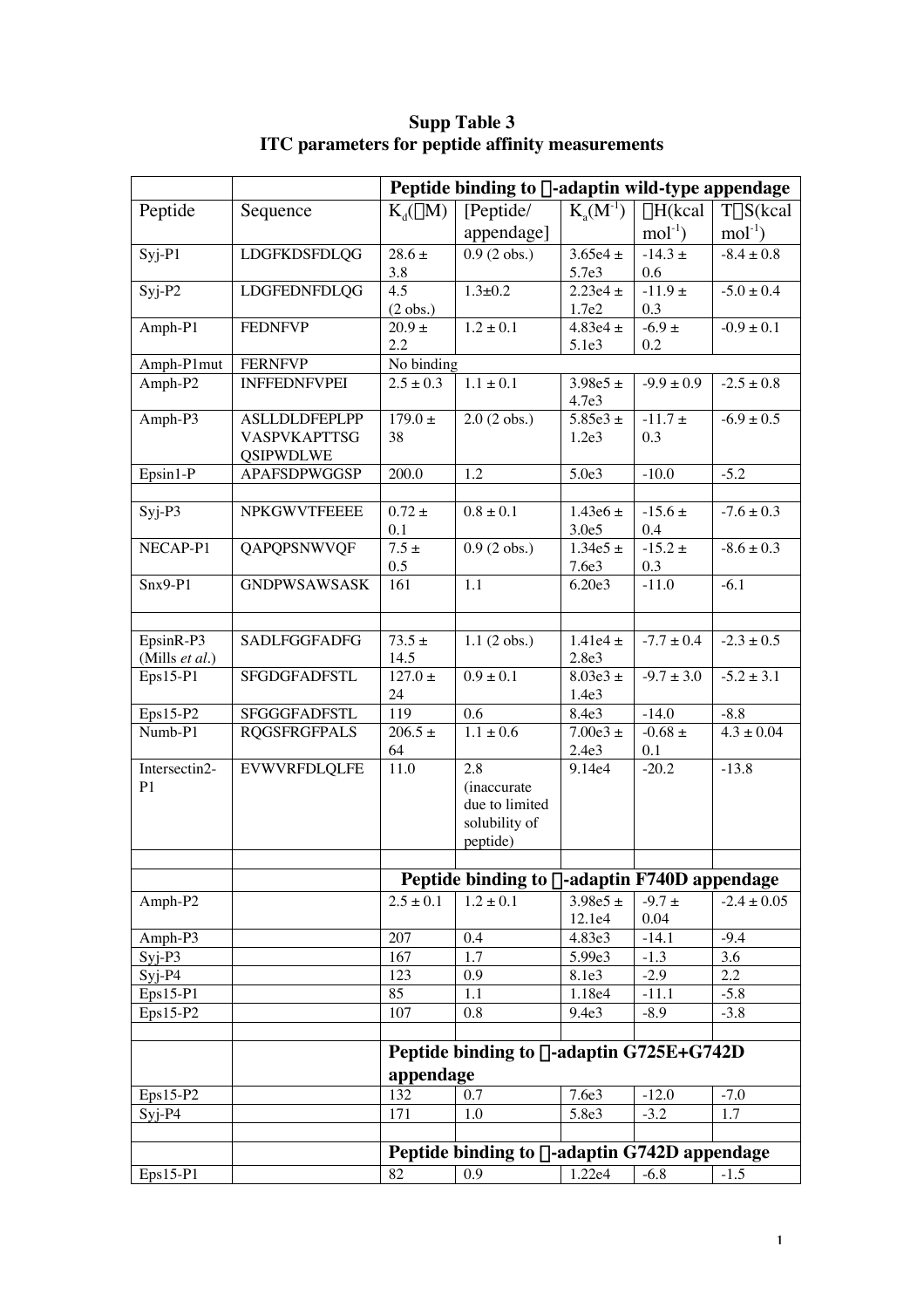|                |                    | Peptide binding to α-adaptin W840A appendage                          |                                   |                   |                   |  |  |  |
|----------------|--------------------|-----------------------------------------------------------------------|-----------------------------------|-------------------|-------------------|--|--|--|
| Amph-P2        | 79                 | 0.3 (W840)<br>mutant<br>sometimes<br>precipitates,<br>see also below) | 1.26e4                            | $-8.7$            | $-3.3$            |  |  |  |
| $SYj-P3$       | $0.42 \pm$<br>0.2  | $1.2 + 0.1$                                                           | $2.72e6 \pm$<br>9.5e <sub>5</sub> | $-16.4 +$<br>0.3  | $-8.1(2)$<br>obs) |  |  |  |
| $Eps15-P1$     | 43.0               | $0.5$ (inaccurate)                                                    | 2.34e4                            | $-3.7$            | 1.9               |  |  |  |
| $Eps15-P2$     |                    | No binding                                                            |                                   |                   |                   |  |  |  |
| Numb-P1        |                    | No binding                                                            |                                   |                   |                   |  |  |  |
|                |                    |                                                                       |                                   |                   |                   |  |  |  |
|                |                    | Peptide binding to $\alpha$ -adaptin V800D appendage                  |                                   |                   |                   |  |  |  |
| Amph-P2        | 1.9                | 1.1                                                                   | 5.30e5                            | $-9.0$            | $-1.6$            |  |  |  |
| $Eps15-P2$     | 135.0              | 0.7                                                                   | 7.43e3                            | $-10.1$           | $-5.1$            |  |  |  |
| $Syi-P3$       | 0.82               | 1.1                                                                   | 1.21e6                            | $-15.8$           | $-7.9$            |  |  |  |
|                |                    |                                                                       |                                   |                   |                   |  |  |  |
|                |                    | Peptide binding to $\beta$ 2-adaptin                                  |                                   |                   |                   |  |  |  |
| $Syj-P1$       | No binding         |                                                                       |                                   |                   |                   |  |  |  |
| Amph-P2        | No binding         |                                                                       |                                   |                   |                   |  |  |  |
| $Epsilon1-P1$  | 830.0              | 2.0                                                                   | 1.21e3                            | $-7.1$            | $-3.1$            |  |  |  |
| EpsinR-P3      | $87.0 \pm$         | $1.2 \pm 0.1$                                                         | 1.18e4 $\pm$                      | $-8.3 \pm$        | $-3.0 \pm 0.2$    |  |  |  |
| (Mills et al.) | 15                 |                                                                       | 2.1e <sub>3</sub>                 | 0.05              |                   |  |  |  |
| $Eps15-P1$     | $45.7 \pm$<br>5    | $1.1 \pm 0.1$                                                         | $2.21e4 \pm$<br>2.6e <sub>3</sub> | $-6.6 \pm$<br>0.2 | $-1.0 \pm 0.2$    |  |  |  |
| Eps15-P2       | 57.8               | 1.1                                                                   | 1.73e4                            | $-9.3$            | $-3.8$            |  |  |  |
| $Syi-P3$       | $616.0 \pm$<br>124 | $0.8 \pm 0.3$                                                         | $1.70e3 +$<br>3.4e2               | $-8.2 \pm 0.6$    | $-4.0 \pm 0.5$    |  |  |  |
|                |                    |                                                                       |                                   |                   |                   |  |  |  |

Where more than one measurement was made we give the mean  $\pm$  range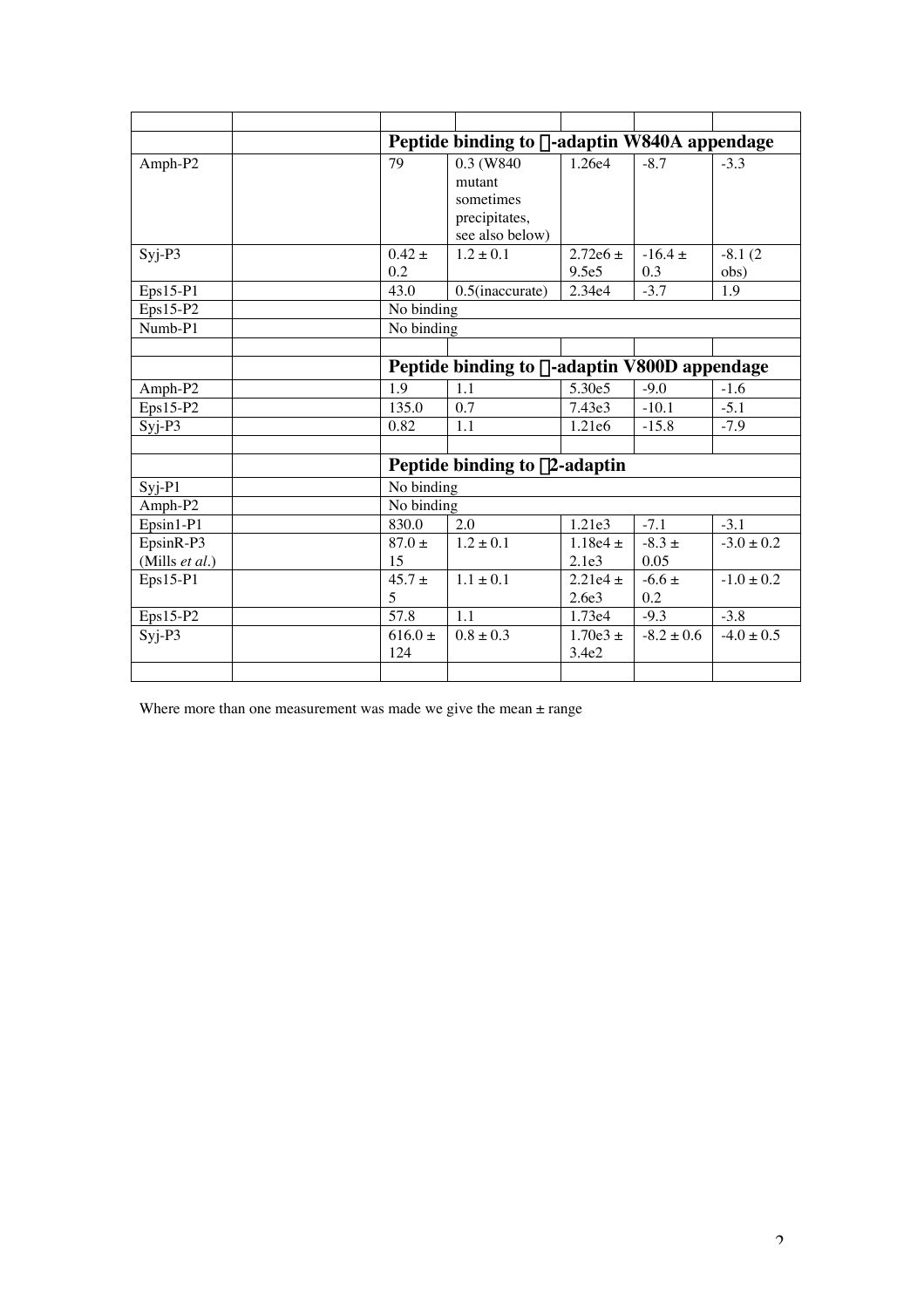|                       |              | Protein binding to $\alpha$ -adaptin WT appendage    |                                                      |                  |                  |                 |
|-----------------------|--------------|------------------------------------------------------|------------------------------------------------------|------------------|------------------|-----------------|
| Protein               |              | $K_d(\mu M)$                                         | [Appendage/                                          | $K_{a}(M^{-1})$  | $\Delta H$ (kcal | TAS(kcal        |
|                       |              |                                                      | protein]                                             |                  | $mol-1$          | $mol-1$         |
| Eps15-MD-C1           | $1st$ site   | 0.034                                                | 0.5                                                  | 2.97e7           | $-20.6$          | $-11.0$         |
| $(C1:530-896)$        |              |                                                      |                                                      |                  |                  |                 |
|                       | Other sites  | 21.0                                                 | 2.1                                                  | 4.71e4           | $-18.6$          | $-12.6$         |
| Eps15-MD (GST)        | $1st$ site   | $0.021 \pm$                                          | $0.8 \pm 0.1$                                        | 4.86e7 $\pm$     | $-21.6 \pm$      | $-11.6 \pm 1.5$ |
| $(C6:530-791)$        |              | 0.001                                                |                                                      | 1.3e6            | 1.5              |                 |
|                       | Other sites  | $15.7 \pm$                                           | $2.6 \pm 0.1$                                        | 6.43e4 $\pm$     | -18.0 $\pm$      | $-11.7 \pm 0.8$ |
|                       |              | 1.5                                                  |                                                      | 6.3e3            | 0.8              |                 |
| Eps15-MD              | $1st$ site   | 0.020                                                | 1.0                                                  | 5.08e7           | $-22.6$          | $-12.6$         |
| (6xHis) (C6:530-      |              |                                                      |                                                      |                  |                  |                 |
| 791)                  | Other sites  | 11.0                                                 | 3.1                                                  | 9.24e4           | $-17.1$          | $-10.7$         |
| Epsin-MD              | $1st$ site   | $1.0 \pm 0.2$                                        | $0.9 \pm 0.1$                                        | $9.82e5 \pm$     | $-19.2 \pm$      | $-11.4 \pm 0.5$ |
| (6xHis)               |              |                                                      |                                                      | 2.0e5            | 0.4              |                 |
|                       | Other sites  | $39.7 \pm$                                           | $1.8 \pm 0.1$                                        | $2.53e4 \pm$     | $-22.4 \pm$      | $-16.7 \pm 3.8$ |
|                       |              | 1.7                                                  |                                                      | 1.1e3            | 3.7              |                 |
| Epsin-MD+ (GST)       | $1st$ site   | 0.16                                                 | 1.2                                                  | 6.24e6           | $-20.2$          | $-11.4$         |
|                       | Other sites  | 5.1                                                  | 2.5                                                  | 1.94e5           | $-14.0$          | $-7.2$          |
| AP180-MD (516-        | $1st$ site   | 3.6                                                  | 1.0                                                  | 2.76e5           | $-12.4$          | $-5.4$          |
| 915)                  |              |                                                      |                                                      |                  |                  |                 |
|                       | Other site   | 46.3                                                 | 1.9                                                  | 2.16e4           | $-9.1$           | $-3.5$          |
|                       |              | although                                             |                                                      |                  |                  |                 |
|                       |              | this does                                            |                                                      |                  |                  |                 |
|                       |              | not fit                                              |                                                      |                  |                  |                 |
|                       |              | accuratel                                            |                                                      |                  |                  |                 |
|                       |              | y                                                    |                                                      |                  |                  |                 |
| $Syj170-MD$           | $1st$ site   | $0.03 \pm$                                           | $1.2 \pm 0.1$                                        | $3.81e7 \pm$     | $-26.1 \pm$      | $-16.3 \pm 1.2$ |
| $(1310-1574)$         | Other site   | 0.01<br>46.0                                         | $\overline{1.5}$                                     | 1.35e7           | 1.5<br>$-15.0$   | $-9.4$          |
| Syj170-MD mut         | $1st$ site   | 0.017                                                | 0.7                                                  | 2.18e4<br>6.03e7 | $-28.3$          | $-18.2$         |
| $(1310-1574)$         |              |                                                      |                                                      |                  |                  |                 |
| $DPF \rightarrow DPD$ |              |                                                      |                                                      |                  |                  |                 |
|                       | Other site   | 17.0                                                 | 0.2                                                  | 5.7e4            | $-49.3$          | $-43.3$         |
|                       | Insecure fit |                                                      |                                                      |                  |                  |                 |
|                       |              |                                                      |                                                      |                  |                  |                 |
|                       |              |                                                      | Protein binding to $\alpha$ -adaptin F740D appendage |                  |                  |                 |
| $Eps15-MD(GST)$       |              | 18.9                                                 | 2.4                                                  | 5.29e4           | $-11.4$          | $-5.3$          |
| $(C6:530-791)$        |              |                                                      |                                                      |                  |                  |                 |
| Epsin-MD+ (GST)       |              | 15.6                                                 | 2.8                                                  | 6.42e6           | $-20.0$          | $-13.7$         |
| AP180-MD (516-        |              | 96.0                                                 | 1.8                                                  | 1.04e4           | $-23.8$          | $-18.6$         |
| 915)                  |              |                                                      |                                                      |                  |                  |                 |
|                       |              |                                                      |                                                      |                  |                  |                 |
|                       |              | Protein binding to $\alpha$ -adaptin G742D appendage |                                                      |                  |                  |                 |
| Eps15-MD (GST)        |              | 17.0                                                 | 0.8                                                  | 5.86e4           | $-17.8$          | $-11.6$         |
| $(C6:530-791)$        |              |                                                      |                                                      |                  |                  |                 |
|                       |              |                                                      |                                                      |                  |                  |                 |
|                       |              | Protein binding to $\alpha$ -adaptin W840A appendage |                                                      |                  |                  |                 |
| $Eps15 - MD(GST)$     | $1st$ site   | 1.2                                                  | 0.6                                                  | 8.59e5           | $-9.7$           | $-2.0$          |
| $(C6:530-791)$        |              |                                                      |                                                      |                  |                  |                 |

## **Supp Table 4 ITC parameters for protein affinity measurements**